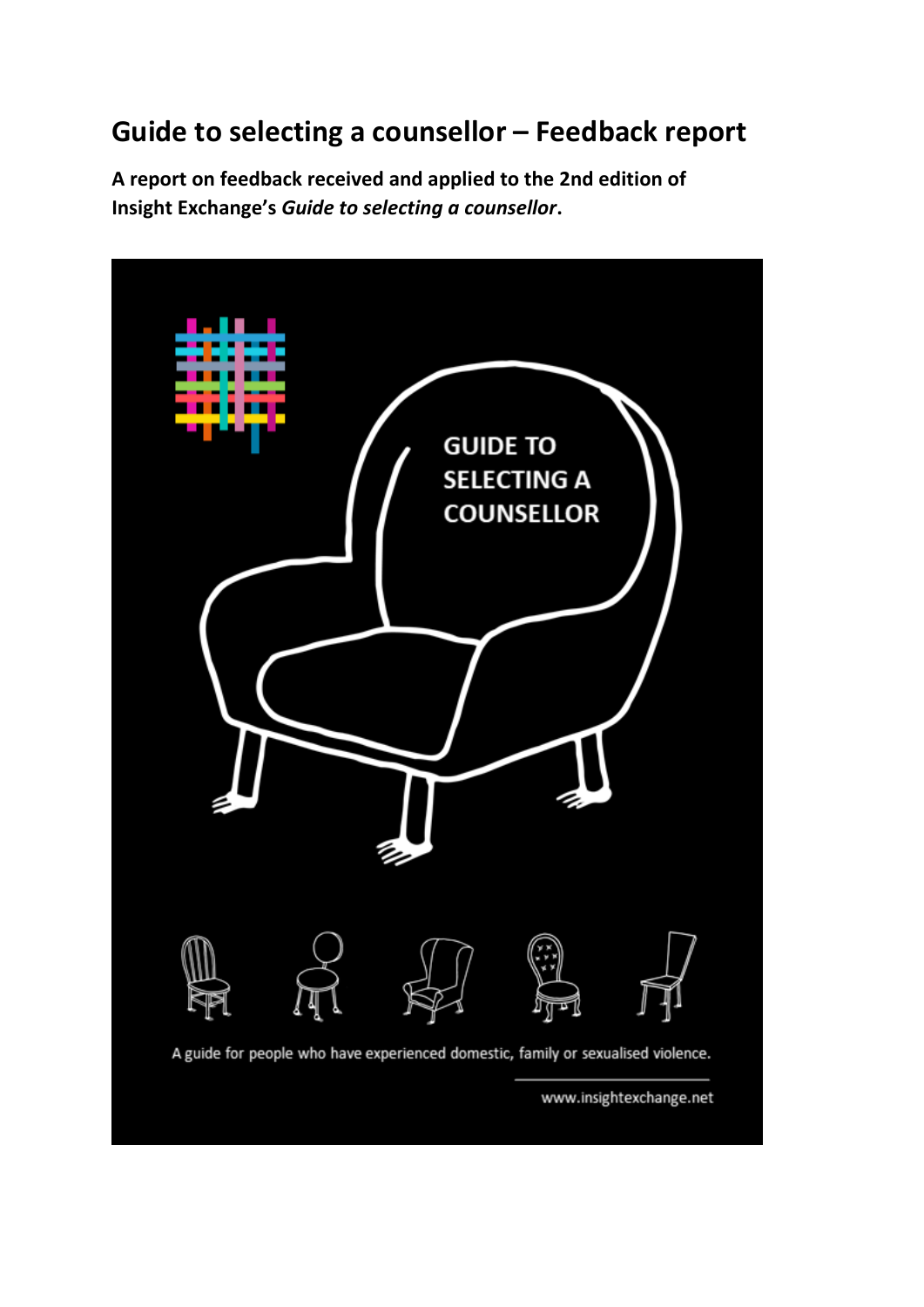# **INSIGHT EXCHANGE**

**Insight Exchange** centres on the expertise of people with lived experience of domestic and family violence and gives voice to these experiences. It is designed to inform and strengthen social, service and systemic responses to domestic and family violence.

#### [Domestic Violence Service](https://dvnswsm.org.au/)

[Management](https://dvnswsm.org.au/) in collaboration with Dr Linda Coates and Dr Allan Wade from the [Centre for Response-Based Practice,](https://www.responsebasedpractice.com/) Canada.

Insight Exchange is governed by Domestic Violence Service Management, a registered Australian charity (ABN 26 165 400 635).

For more information visit [www.insightechange.net](http://www.insightechange.net/) 

Insight Exchange is sustained by generous donations from individuals and a silent donor, for the benefit of many.



We acknowledge the Traditional Custodians of the land on which our work and services operate and pay our respects to Elders past and present. We extend this respect to all First Nations peoples across the country and the world.

We acknowledge that the sovereignty of this land was never ceded. Always was, always will be Aboriginal land.



Insight Exchange upholds Tino Rangatiratanga in partnership with Māori – the generations who have gone before, and the generations yet to come. We extend this respect to all Indigenous peoples. We acknowledge sovereignty was never ceded.

#### **Thanks**

We would like to thank the individuals with lived experience of domestic, family and sexualised violence and responders for their involvement to shape and refine the next edition of this guide.

© 2022 Insight Exchange

Illustrations: © 2022 Guy Downes

This feedback report is hosted on [www.insightexchange.net](http://www.insightexchange.net/) (includes quick-exit button).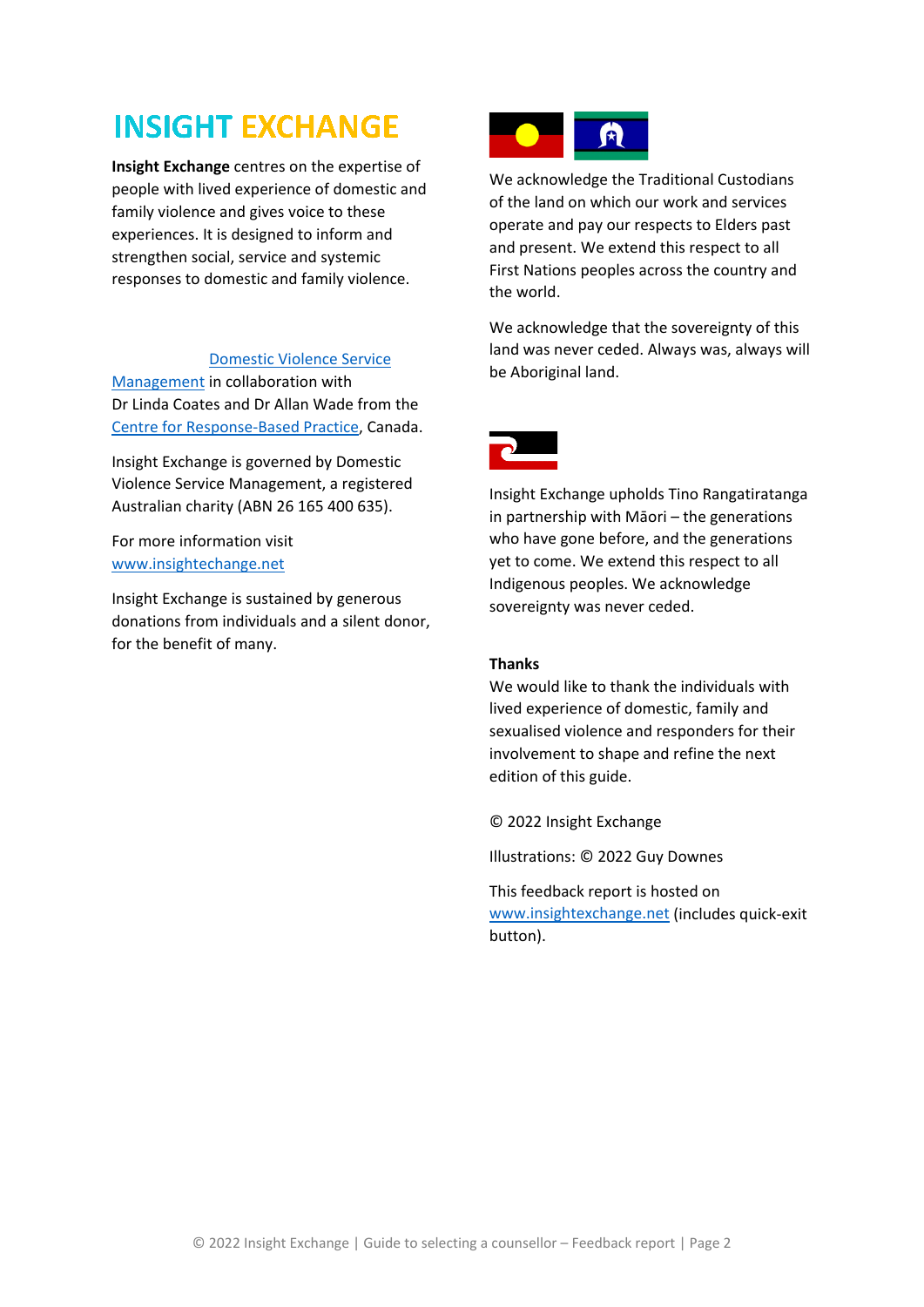# **Contents**

| Ideas shared about how to get the guide to people thinking about participating in counselling12 |
|-------------------------------------------------------------------------------------------------|
|                                                                                                 |
|                                                                                                 |
|                                                                                                 |
|                                                                                                 |
|                                                                                                 |
|                                                                                                 |
|                                                                                                 |
|                                                                                                 |
|                                                                                                 |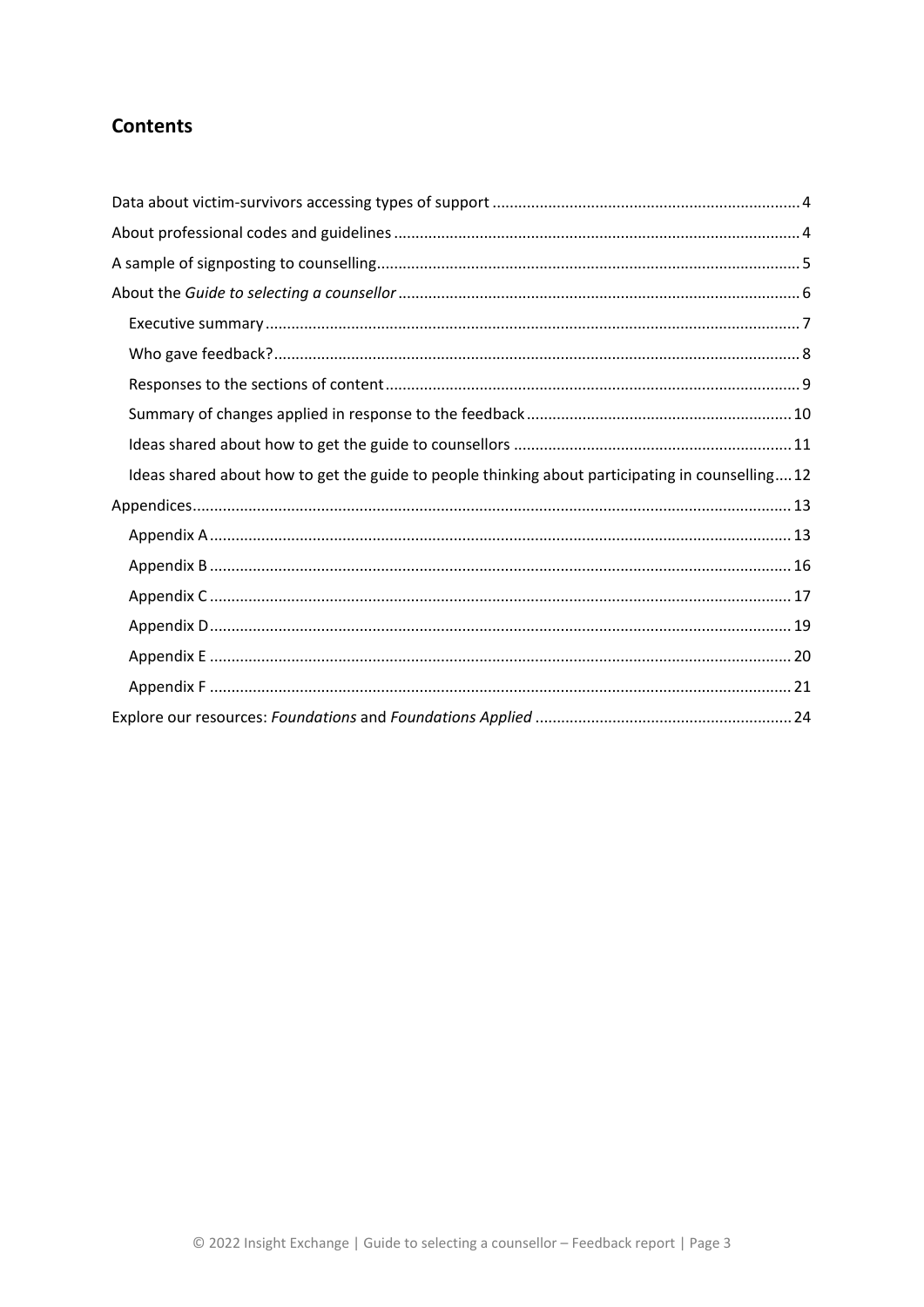# <span id="page-3-0"></span>**Data about victim-survivors accessing types of support**

The Australian Institute of Health and Welfare (AIHW) report features data about 'Victims who sought help, advice or support after their most recent incident of sexual assault':  $^1$  $^1$ 

*"There are many formal and informal supports which may be used by people who experience sexual assault, including family and friends, health professionals and helplines. Information on how victims seek help can assist understanding and improvement of response strategies and provide information on the extent of under-reporting of sexual assault incidents in data collected as a by-product of service delivery. Data on advice or support (help) sought and received, after the most recent experience of sexual assault is available from the [ABS Personal Safety Survey \(PSS\)](https://www.aihw.gov.au/reports/domestic-violence/family-domestic-sexual-violence-data/contents/technical-notes/data-sources) which collects information on the experiences of violence for women and men in Australia.*

*"The AIHW visualisation of this data shows 26.6% of females and males who sought advice or support from a counsellor, support worker or helpline after their most recent incident of sexual assault by a male perpetrator in the last 10 years."*

### <span id="page-3-1"></span>**About professional codes and guidelines**

Counsellors can be bound by different 'professional codes', guidelines and legislation.

Not all counsellors have the same qualifications, nor registered as a member of a professional organisation. The professional status, codes, guidelines, legislative requirements and responsibilities of a counsellor can vary. This can make a big difference to your rights to privacy and confidentiality and their responsibilities as a counsellor.

Information about codes of ethics and guidelines are available online from the relevant professional organisations:

- Australian Health Practitioner Regulation Agency (AHPRA): [www.ahpra.gov.au](http://www.ahpra.gov.au/) (only registered health professionals are regulated by the Australian Health Practitioner Regulation Agency)
- Australian Psychological Society: [www.psychology.org.au](http://www.psychology.org.au/)
- Australian Association of Social Workers[: www.aasw.asn.au](http://www.aasw.asn.au/)
- Psychotherapy and Counselling Federation of Australia[: www.pacfa.org.au](http://www.pacfa.org.au/)
- The Australian Counselling Association: [www.theaca.net.au](http://www.theaca.net.au/)
- Australian Institute of Family Therapists: [www.aaft.asn.au.](http://www.aaft.asn.au/)

If you think the code of practice has been breached, you can make a complaint.

The degree to which the above codes of ethics and guidelines are violence-informed is unclear.

It is also unclear how well the professionals – who are trained in and reliant on these codes – are supported to understand and respond to people experiencing, using or responding to domestic and family violence.

<span id="page-3-2"></span><sup>1</sup> Australian Institute of Health and Welfare (2021) Family, domestic and sexual violence data in Australia, AIHW, Australian Government, accessed 16 December 2021. [https://www.aihw.gov.au/reports/domestic-violence/family-domestic-sexual](https://www.aihw.gov.au/reports/domestic-violence/family-domestic-sexual-violence-data/contents/what-services-or-supports-do-those-who-have-experienced-family-domestic-and-sexual-violence-use/victims-who-sought-help-advice-or-support-after-their-most-recent-incident-of-sexual-assault)[violence-data/contents/what-services-or-supports-do-those-who-have-experienced-family-domestic-and-sexual-violence](https://www.aihw.gov.au/reports/domestic-violence/family-domestic-sexual-violence-data/contents/what-services-or-supports-do-those-who-have-experienced-family-domestic-and-sexual-violence-use/victims-who-sought-help-advice-or-support-after-their-most-recent-incident-of-sexual-assault)[use/victims-who-sought-help-advice-or-support-after-their-most-recent-incident-of-sexual-assault](https://www.aihw.gov.au/reports/domestic-violence/family-domestic-sexual-violence-data/contents/what-services-or-supports-do-those-who-have-experienced-family-domestic-and-sexual-violence-use/victims-who-sought-help-advice-or-support-after-their-most-recent-incident-of-sexual-assault)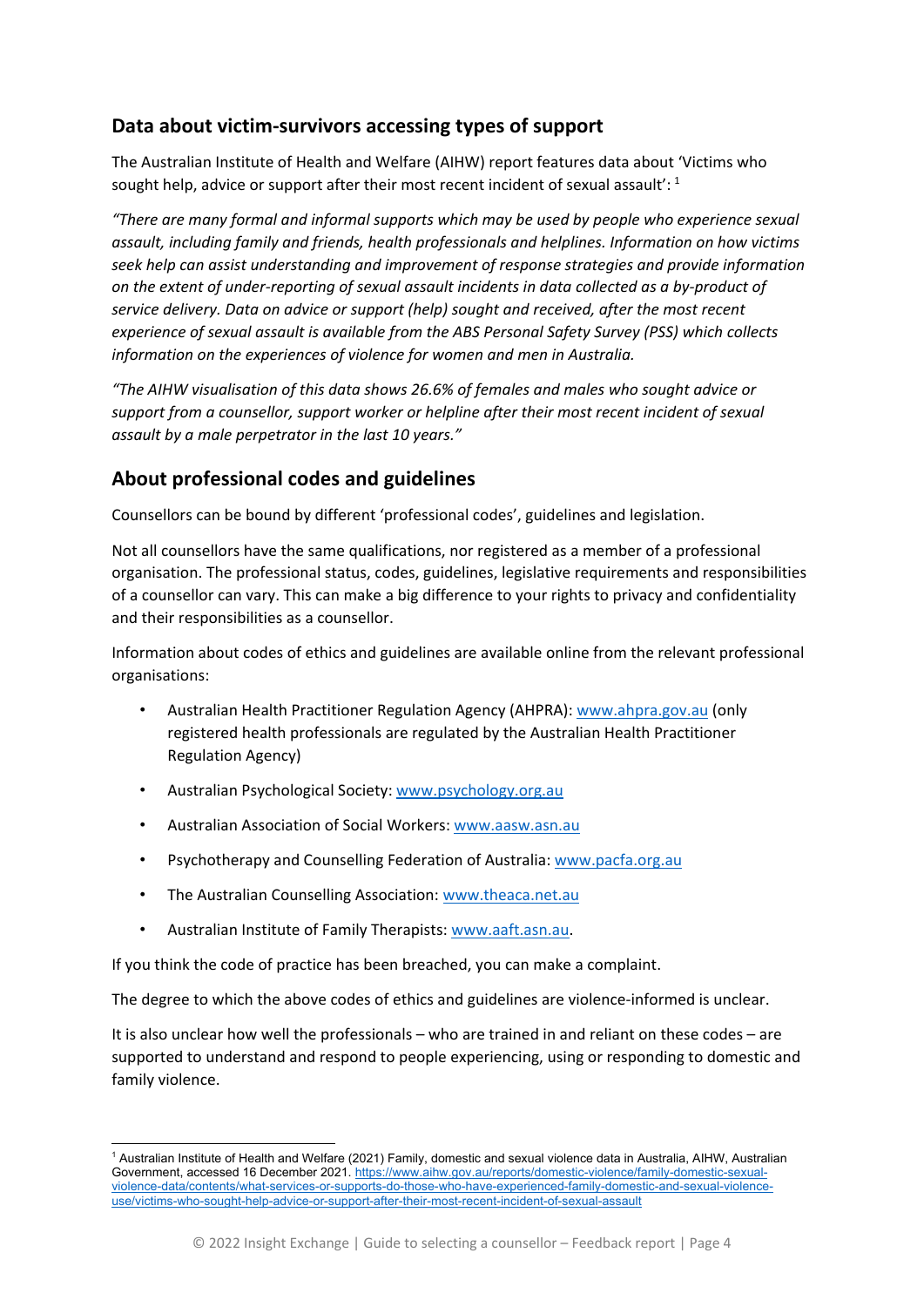# <span id="page-4-0"></span>**A sample of signposting to counselling**

Every sector is a *possible* door to information and support for victim-survivors of DFSV. Because safety and communication are inextricably linked, victim-survivors rely on the quality of our public facing communication, and this includes website content and user experience. They rely on websites to be informing, affirming and safe to browse. Victim-survivors may only browse the website but never contact or use the organisation directly, however we cannot underestimate the immediate and enduring value of our communication.

Insight Exchange initiated a **No Hidden Door** project to auditing the effectiveness of websites ('doors') to information and support to gauge their effectiveness against insights provided by victimsurvivors with lived experience. Overall, the audit results reveal that the opportunity to uplift communication across multiple aspects of the ecosystem is vast and urgent. Clearer communication from the existing response system will support informed choice, safer passage and visibility for support-seekers. This uplift will also support responding friends and family, and responders who make referrals.

Between October and December 2021, Insight Exchange **audited 200+ websites in Australia and New Zealand** to check website communication against criteria based on its work with victimsurvivors and the ecosystem of 'connection points' or 'doors' to information that are currently available to victim-survivors of domestic, family and sexualised violence. The No Hidden Door project audit explored 5 industry-specific websites and reported on the findings of each. Overall, the audit included 9 police websites, 77 support service websites (a sample drawn from the support services that key Insight Exchange materials point to), 28 NSW Health websites, 77 Employee Assistance Program (EAP) websites and 12 Association websites. The full reports are published on the Insight Exchange website [https://www.insightexchange.net/no-hidden-door/.](https://www.insightexchange.net/no-hidden-door/)

| <b>Police websites</b>                                                            | <b>Support Services</b><br><b>Websites</b>                                                               | <b>EAP Websites</b>                                                             | <b>NSW Health</b><br>Websites                                                                     | Association<br><b>Websites</b>                                                                       |
|-----------------------------------------------------------------------------------|----------------------------------------------------------------------------------------------------------|---------------------------------------------------------------------------------|---------------------------------------------------------------------------------------------------|------------------------------------------------------------------------------------------------------|
| 5 of the 9 police<br>websites<br>signposted to<br>victims of crime<br>counselling | 39 of the 77<br><b>Support Servces</b><br>communicated<br>that they offer<br>counselling<br>services and | 49 of the 77 EAPs<br>communicated<br>that they offer<br>counselling<br>services | 10 of the 28 NSW<br>Health websites<br>communicated<br>that they offer<br>counselling<br>services | 1 of the 12<br>Association<br>websites<br>communicated<br>that they offer<br>counselling<br>services |
|                                                                                   | 42 of the 77<br><b>Support Services</b><br>signposted to<br>counselling<br>services                      | 37 of the 77 EAPs<br>signposted to<br>counselling<br>services                   | 12 of the 28 NSW<br><b>Health websites</b><br>signposted to<br>counselling<br>services            | 3 of the 12<br>Association<br>websites<br>signposted to<br>counselling<br>services                   |

The *No Hidden Door* project revealed the following examples of communication specific to counselling:

The combined data reveals that 99 of the 200+ websites audited communicate that the organisation/service provides counselling and 99 of the 200+ websites signpost to counselling.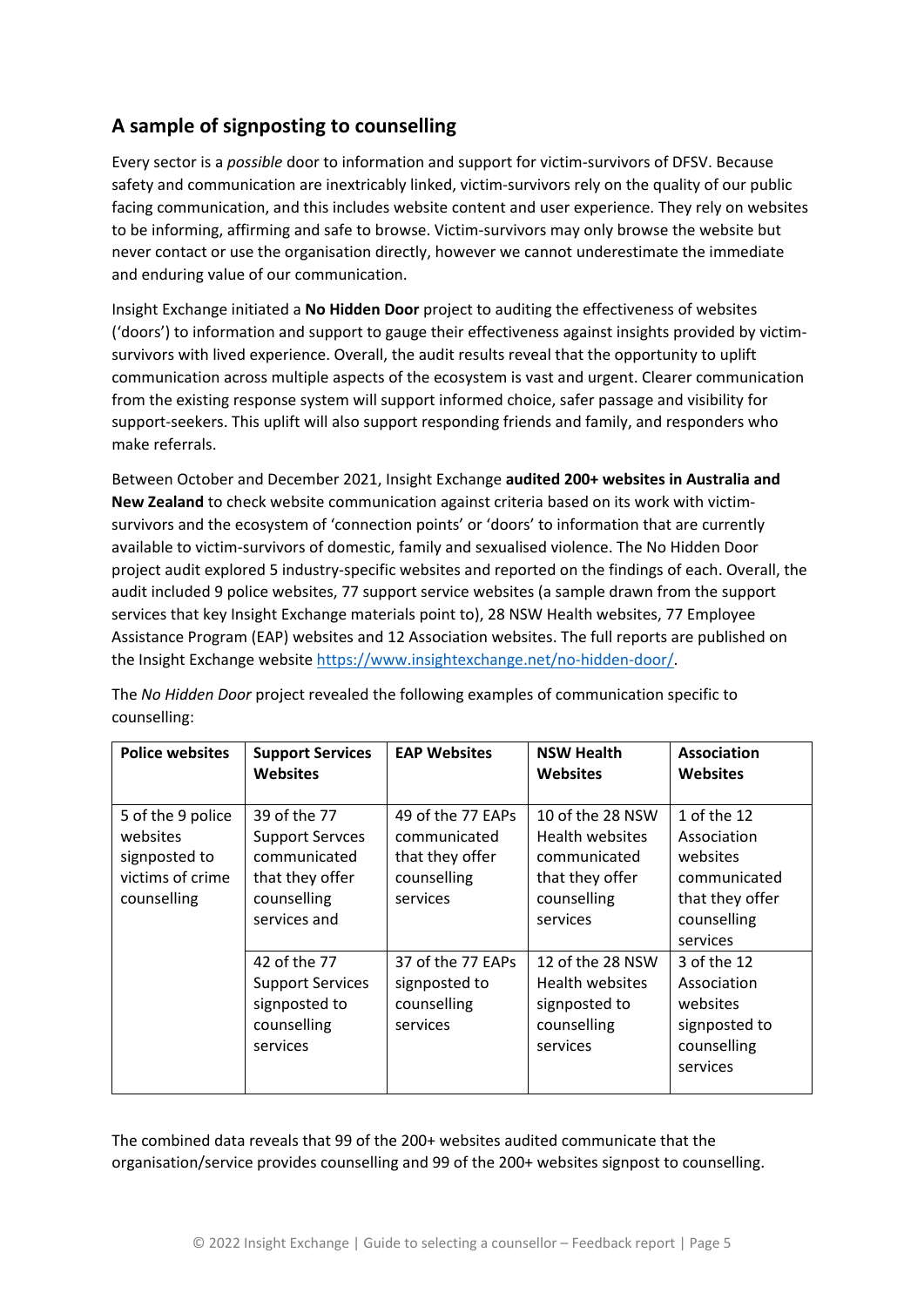### <span id="page-5-0"></span>**About the** *Guide to selecting a counsellor*



In mid-2018, DVSM released *Guide to selecting a counsellor* (1st edition) as a resource for people experiencing domestic and family violence who may seek to speak with a counsellor.

The resource was made available on the Insight Exchange website but not actively highlighted or distributed with any prominence or investment. Overall downloads since publishing the 1st edition were 209 in total (November 2018 – January 2022). This represents direct downloads only (excludes where the resource may be locally hosted and used).

In 2021, the Insight Exchange team reflected on how counselling examples shared with us by people with lived experience of domestic, family and sexualised violence (DFSV), showed mixed perceptions and experiences of counselling.

Many responders and referrers consider the opportunity to access counselling to be a wanted and/or possible option for victimsurvivors. However, many victim-survivors of DFSV may not want to, or may not have access to counselling. If a victim-survivor of domestic violence accesses counselling, they rely on the counsellor to be violence-informed in their responses. The guide is designed to support the selection of the counsellor and to discern the value and safety of the counselling experience.



In late 2021 we developed a draft 2nd edition of the *Guide to selecting a counsellor*. We invited consultation responses from people with lived experience of domestic, family and sexualised violence; and from responders who work in counselling or who refer victimsurvivors to counselling.

We provided consultees with the draft 2nd version, accompanied by survey questions to invite and provide feedback against the content sections. The adjacent design was used in the consultation version.



In early 2022 we produced the final 2nd edition using the draft consultation version, with applied feedback and an adjusted approach to design. We engaged collaborating illustrator and animator Guy Downes to support the use of engaging, accessible visuals to keep the resource in a black-and-white format.

#### **Ongoing feedback**

We continue to welcome feedback to improve future editions. The ongoing invitation to provide feedback is made available in the guide and on the Insight Exchange website[: www.insightexchange.net](http://www.insightexchange.net/)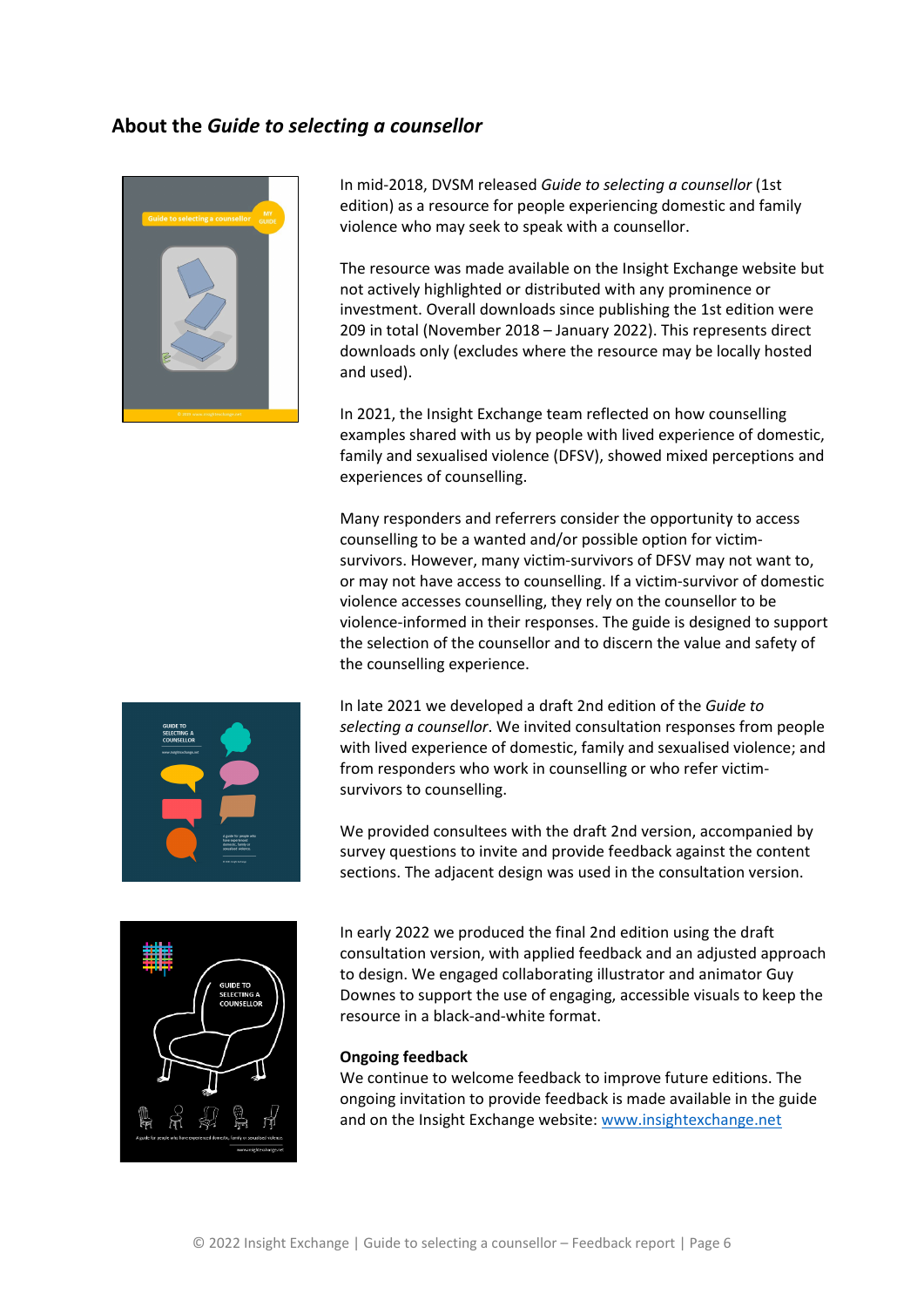## **Feedback report**

### <span id="page-6-0"></span>**Executive summary**

- This feedback report is based on 21 individual responses to the draft consultation version of the guide. All respondents identified as responding from Australia. Feedback was provided between November – December 2021.
- Responses were anonymous and respondents self-selected to identify as responding from one or more perspectives of experience, including lived experience of domestic, family and sexualised violence, and/or professional experience in referring to or working in counselling-related roles.
- Overall, the feedback results indicated respondents valued each of the sections of content. No respondents described any section as unhelpful. At most, 1 of the 21 respondents described the content in three sections as 'already broadly known and accessible elsewhere'. The majority of responses from the 21 respondents described the content as either 'not broadly known and not easily accessible elsewhere' or stated that the content (whether new or not in some parts) was useful to include. A full table of results is o[n page 9.](#page-8-0) In addition to the feedback provided, some respondents provided additional qualitative comments that were not limited to the content sections.
- Every comment, excluding comments on typography, has been included and responded to in the appendices of this report.
- Thirteen (13) of the 21 respondents provided ideas on how to get the guide to counsellors. Fourteen (14) of the 21 respondents provided ideas on ideas of how to get this guide to people thinking about participating in counselling.
- Feedback from the 1st and 2nd edition consultation drafts, and insights from ongoing Insight Exchange work, have been used to inform the development of the published 2nd edition.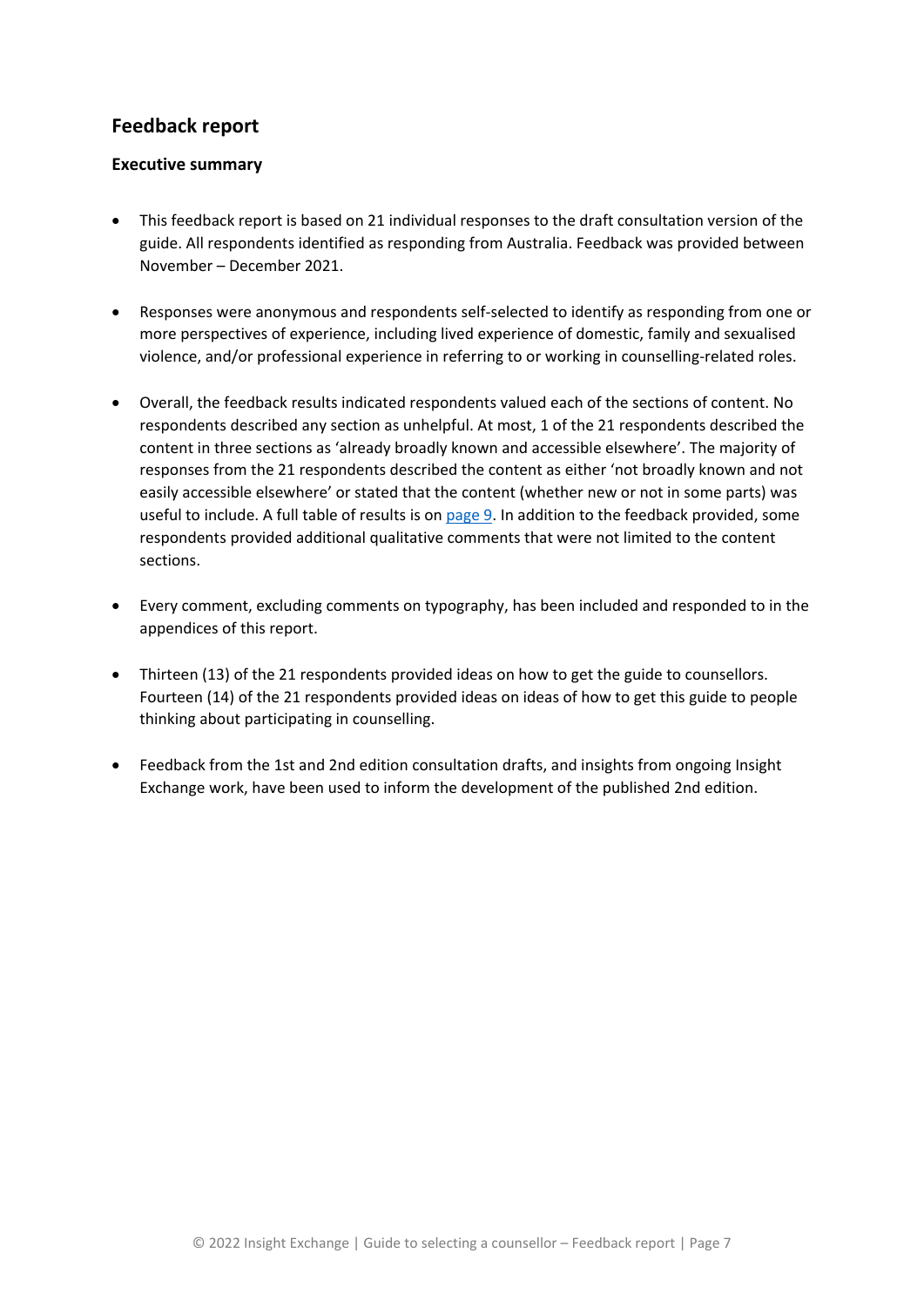### <span id="page-7-0"></span>**Who gave feedback?**

The survey was deliberately designed to allow anonymity from responders so that they could:

- respond personally from lived experiences (childhood/adult) and/or
- respond professionally (any role/any context)
- engage openly without concern for their individual reputation or employer organisation.

A total of 21 responses were received. All respondents identified as responding from Australia.

All of the responses (excluding typos) are included and are responded to. Responses explain what action or inaction we took in response to the feedback. The reason for any inaction is explained.

Below is a table outlining how the 21 respondents identified themselves in response to this question. Respondents could identify with one or more description:

| "I am responding to this survey as the<br>following: (tick one or more)"                                    | # and % of respondents  |  |   |  |  |
|-------------------------------------------------------------------------------------------------------------|-------------------------|--|---|--|--|
| has experienced domestic and family<br>violence and/or sexualised violence                                  | 4 of 21<br>(19.05%)     |  |   |  |  |
| has experienced domestic and family<br>violence and/or sexualised violence and<br>have accessed counselling | $3$ of $21$<br>(14.29%) |  |   |  |  |
| is a counsellor/therapist working<br>in helplines (government or<br>non-government funded)                  | 2 of 21<br>(9.52%)      |  |   |  |  |
| is a counsellor/therapist working in<br>government or NGO-funded counselling<br>services                    | 8 of 21<br>(38.10%)     |  | T |  |  |
| is a counsellor/therapist working<br>in Employee Assistance Programs (EAPS)<br>or equivalent                | 5 of 21<br>(23.81%)     |  |   |  |  |
| is a clinical supervisor of<br>counsellor/therapist                                                         | 6 of 21<br>(28.57%)     |  |   |  |  |
| is a trainer of counsellors/therapists                                                                      | 4 of 21<br>(19.05%)     |  |   |  |  |
| is working in a role that signposts people<br>who are experiencing DFSV to counsellors                      | 3 of 21<br>(14.29%)     |  |   |  |  |

Three (3) respondents answered, *'none of the above'* and no respondents selected *'prefer not to say'.* One of the 21 respondents provided an additional three-page document of feedback. This feedback has been included in the report within the relevant section reviewed.

Two (2) of the 21 respondents did not consent to their de-identified comments (in-part or in-full) being used to improve future versions of the *Guide to selecting a counsellor* and to support related Insight Exchange initiatives. These respondents did not provide qualitative comments, therefore no qualitative comments are excluded from this report.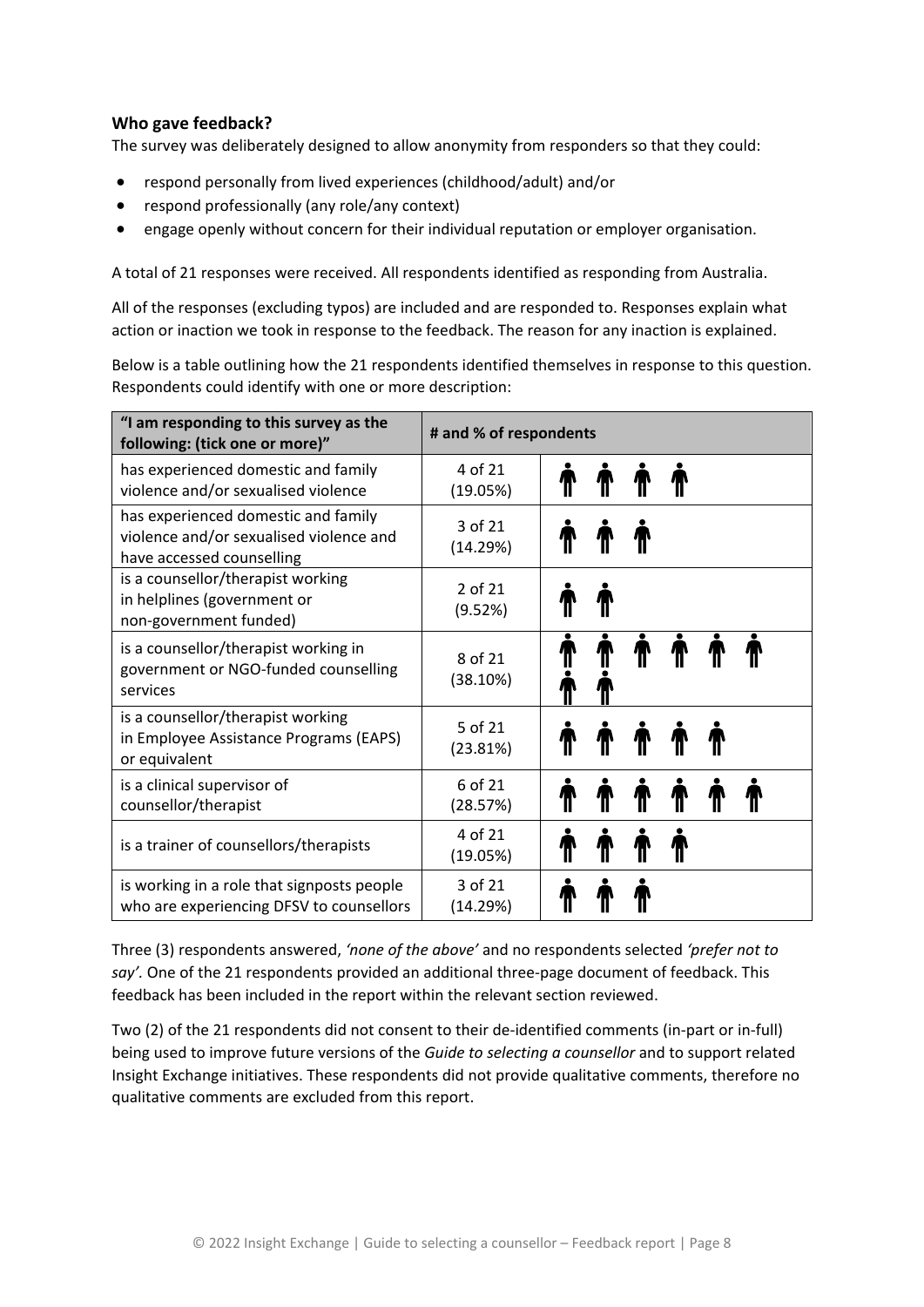# <span id="page-8-0"></span>**Responses to the sections of content**

| Content sections $\Rightarrow$<br><b>↓Response summary</b>                             | What is<br>domestic and<br>family violence<br>informed<br>counselling? | <b>Tips on</b><br>deciding on a<br>counsellor | What will<br>happen<br>in the<br>counselling<br>sessions? | <b>After</b><br><b>Counselling</b> | <b>Counselling</b><br>Kit |
|----------------------------------------------------------------------------------------|------------------------------------------------------------------------|-----------------------------------------------|-----------------------------------------------------------|------------------------------------|---------------------------|
| Content is unhelpful                                                                   | $\boldsymbol{0}$                                                       | $\boldsymbol{0}$                              | $\boldsymbol{0}$                                          | $\mathbf 0$                        | 0                         |
| <b>Content is already</b><br>broadly known and<br>accessible elsewhere                 | $\mathbf 0$                                                            | $\mathbf 0$                                   | $\mathbf{1}$                                              | $\mathbf{1}$                       | 1                         |
| Content is not<br>broadly known and is<br>not easily accessible<br>elsewhere           | $\mathbf{1}$                                                           | $\overline{2}$                                | $\mathbf{1}$                                              | $\overline{2}$                     | 1                         |
| Content is new to me<br>in some parts and<br>useful to include in<br>guide             | $\overline{2}$                                                         | $\overline{\mathbf{z}}$                       | 6                                                         | 6                                  | 8                         |
| Content is not new<br>to me but useful to<br>include in guide                          | 10                                                                     | 8                                             | 6                                                         | 7                                  | 5                         |
| <b>Number of</b><br>respondents<br>providing quality<br>comments about this<br>section | 8                                                                      | 3                                             | $\overline{\mathbf{z}}$                                   | 6                                  | 5                         |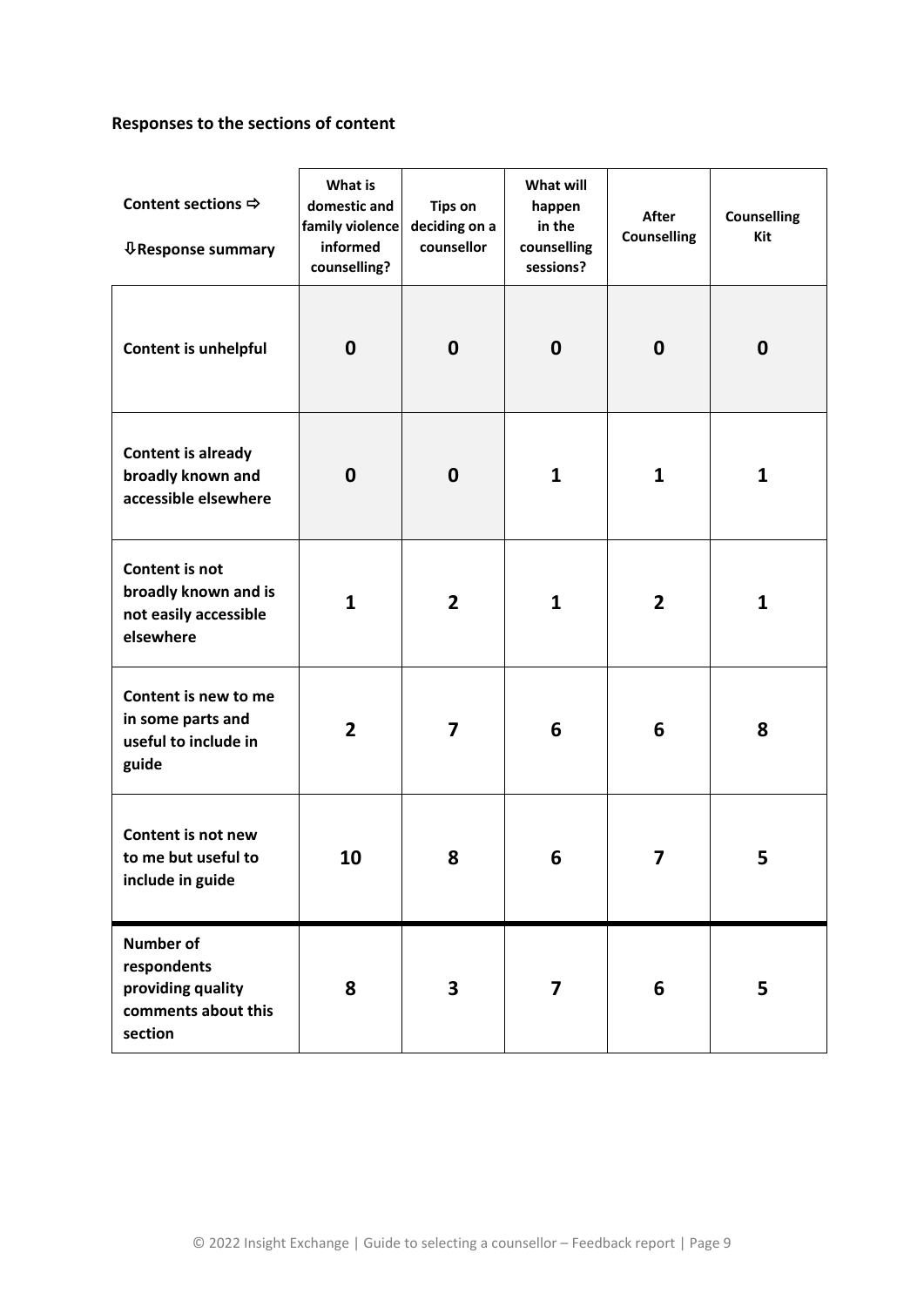### <span id="page-9-0"></span>**Summary of changes applied in response to the feedback**

- 1. Improved consistency to reader-centric questions and tense.
- 2. Change in graphics to make the majority of the design in black-and-white aesthetic and adjusted format from square to A5. Use of commissioned illustrations by Guy Downes to humanise and destigmatise participation in counselling.
- 3. Refined content section headers:

#### **A. Understanding Violence and Abuse**

- a. Explanation about 'What is domestic and family violence? moved earlier to this section.
- b. Interchangeable use of violence and abuse used in this section name and throughout.
- c. Bolstered scope and description of violence-informed practices that are reader-centric, supporting reflection of experience.
- d. Inclusion of signalling that some counsellors use screener/assessment tools.

#### **B. Supporting Safety**

- a. This is a new distinct section header. Content that appeared later has been brought forward to here. My Dignity (a resource for people who have experienced sexualised violence) is included alongside My Safety Kit as a possible reflection resource.
- b. Follow My Lead (an awareness raising resource for people responding) is included in this section as a possible resource to share with a counsellor.
- c. Extended couples-counselling content for people who may have already started in couples counselling.

#### **C. Supporting Access**

- a. This is a new distinct section header.
- b. Missing content has been populated and examples of what some counsellors have done to support safety are included to model the option may be possible.
- c. content about access has been adjusted to be reader-centric questions.

#### **D. Before Counselling**

- a. This is a new distinct section.
- b. Therapy-centred language minimised.

#### **E. During Counselling**

- a. Reflective questions for reader are made more prominent and accessible at the front of the chapter. The tone and layout mirror the reflective questions used in section 1.
- b. Visuals tie together the beginning, during, end of sessions.
- c. Reflective questions feature again (different set) in the middle of this section as some people may be attending a high volume of sessions or attending sessions over a long period of time.
- d. Inclusion of 'tips between sessions' to validate and support reflection between sessions.

#### **F. After Counselling**

#### **G. Support Services**

- a. Content about support services tightened to retain focus.
- 4. The 'Counsellor Kit' section was removed. Despite positive feedback to the content in the Counsellor Kit, it added too much length to the resource and confused the purpose.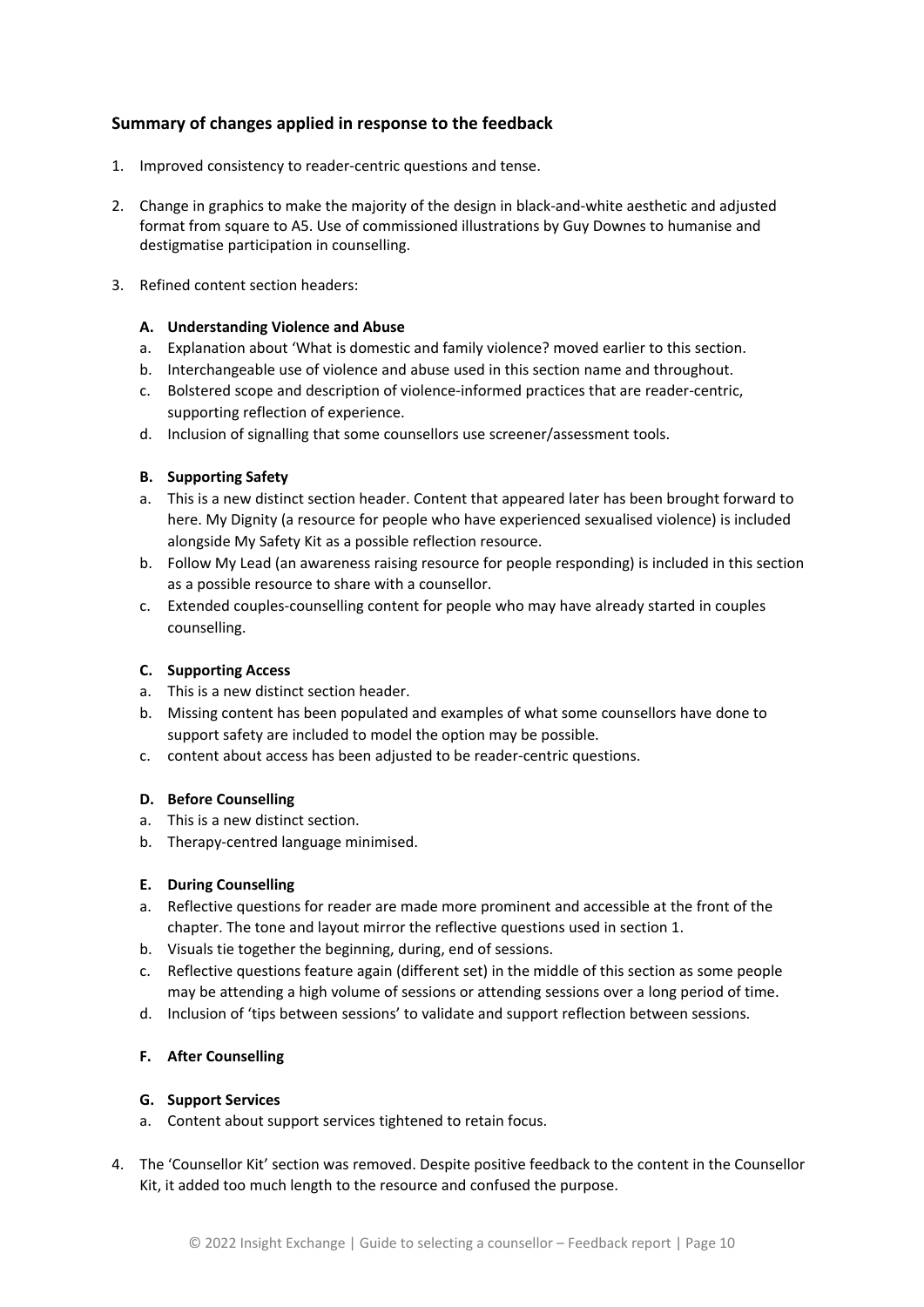### <span id="page-10-0"></span>**Ideas shared about how to get the guide to counsellors**

Thirteen (13) respondents answered this question (multiple answers are separated out):

- I'm a social worker in NSW so I'd suggest via
	- o Victims Services counsellors
	- o social work departments in hospitals
	- o VAN services in LHDs
- media
- email networks, physical mail to larger clinics
- promote through:
	- o victim services
	- o legal services
	- o community legal centres
	- o neighbourhood centres
- not sure, but would be good to reach psychology clinics/psychologists in private practice
- booklet great to provide to trainee counsellors/psychologists via uni courses
- maybe you could send to clinic managers who would forward onto any counsellors on their books
- dissemination via utilising professional linked networks and national professional membership organisations
- peak bodies
- service providers
- via all the listed professional bodies and via learning institutions who teach FV and via regional PSAs in Victoria
- not sure
- providing it to training organisations so they can refer to it in training and provide it to participants of the training
- have it as downloadable on your website
- mail out to keen counselling services
- associations or industry bodies to have copies available.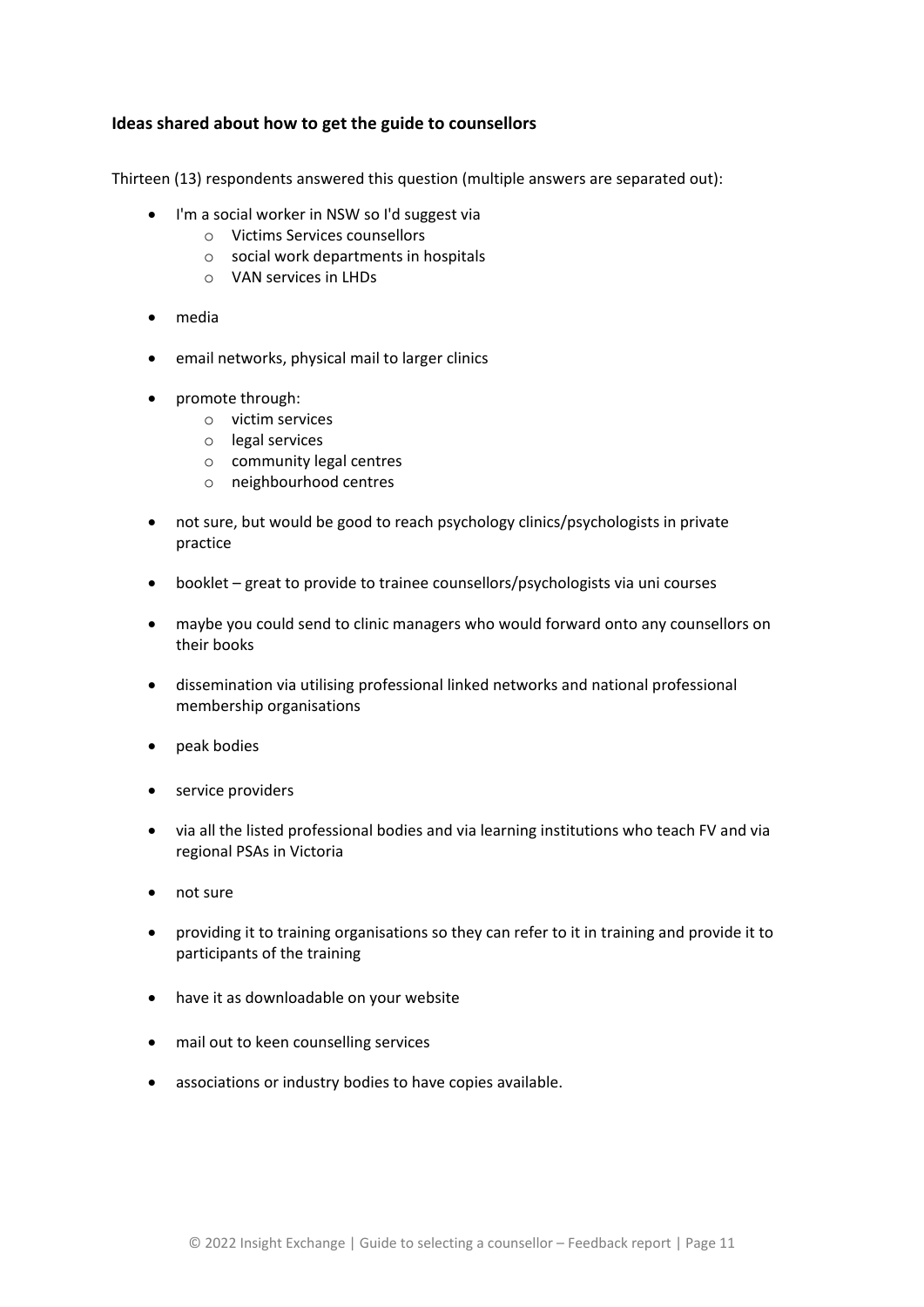### <span id="page-11-0"></span>**Ideas shared about how to get the guide to people thinking about participating in counselling**

Fourteen (14) respondents answered this question (multiple answers are separated out):

- via CP services FaCS and CPUs in major hospitals
- sexual assault services in hospitals
- emergency departments in hospitals
- Aboriginal health services
- sexual health services
- media
- break it up into smaller guides
- widespread across women DV specialist services, women's health services/counselling services
- promoting on social media and through peak bodies
- send to mainstream local health districts & GPs
- 1800RESPECT and agencies such as these WDVCAS, DFV NGOs, RA etc
- perhaps place at participating chemists and also doctors' surgeries if an area has a higher domestic violence rate
- leave in staff rooms. Links through wellbeing portals (club intranet)
- utilising professional referral resources along the person's pathway journey
- library, playgroups, service providers online
- social media platforms and targeted organisations in service-provider industries
- doctors who are writing MHCP or other referrals
- police detectives and DVLOs who refer people to counselling
- have it available as a hard copy at GPs/medical centres/libraries/community centres/health facilities
- EAPs, workplaces to have them on-hand if they feel some of their staff may need counselling.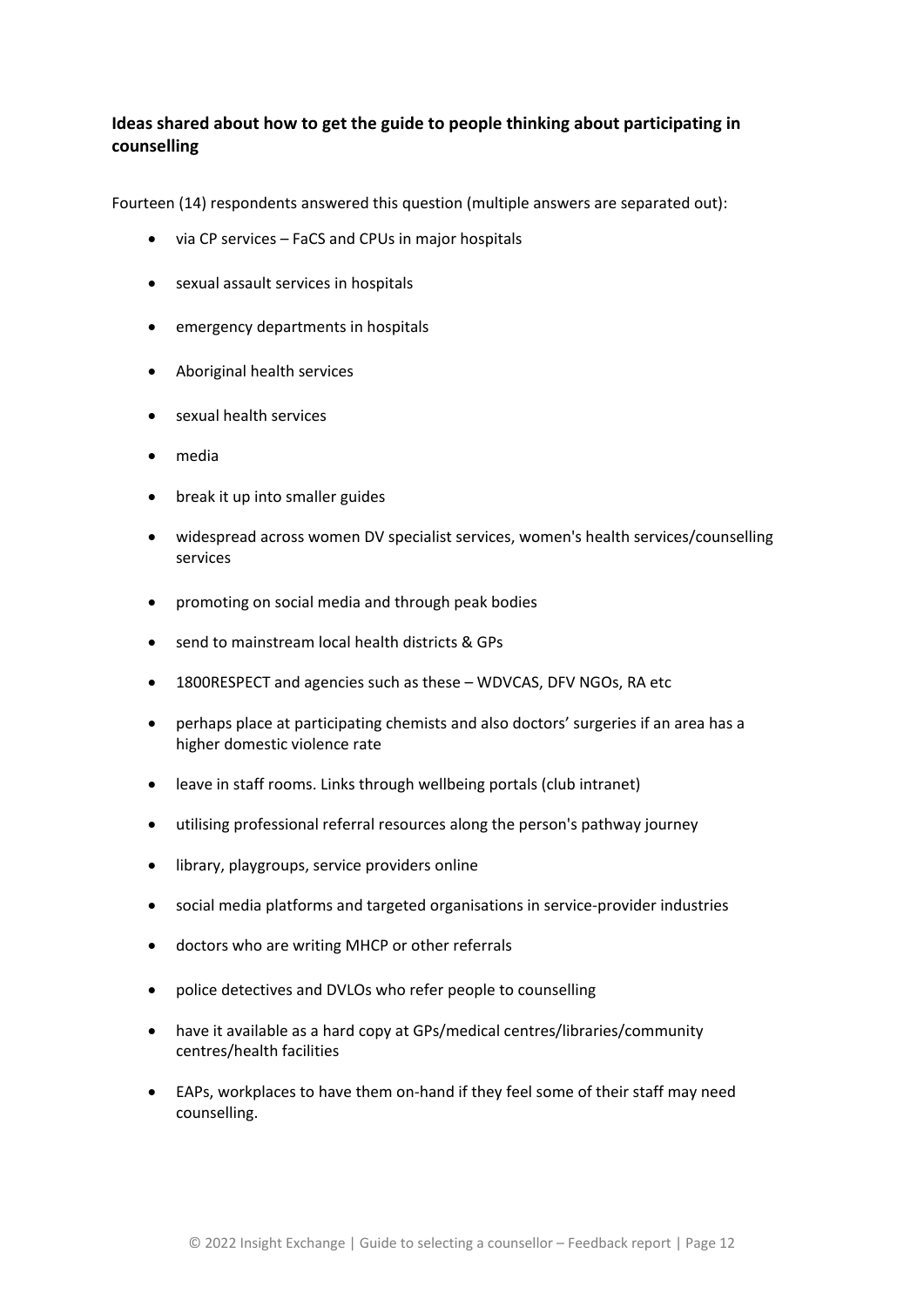# <span id="page-12-0"></span>**Appendices**

Responses to the sections of content. The feedback is displayed in a table with the comment provided and the response to the comment in the adjacent column. Where the respondent made more than one point in their comment, each point is presented as a distinct comment in a distinct row.

### <span id="page-12-1"></span>**Appendix A**

Content section: What is domestic/family violence-informed counselling? Eight (8) of the 21 respondents provided comments:

| <b>Feedback</b>                                                                                                                                                                                                                                                                                                                                                                                                                                                                                                                                                                                                                                                                                                                                                                                                                                                                                                                                                                                                                                           | <b>Our Response/Application</b>                                                                                                                                                                                                                                                                                                   |
|-----------------------------------------------------------------------------------------------------------------------------------------------------------------------------------------------------------------------------------------------------------------------------------------------------------------------------------------------------------------------------------------------------------------------------------------------------------------------------------------------------------------------------------------------------------------------------------------------------------------------------------------------------------------------------------------------------------------------------------------------------------------------------------------------------------------------------------------------------------------------------------------------------------------------------------------------------------------------------------------------------------------------------------------------------------|-----------------------------------------------------------------------------------------------------------------------------------------------------------------------------------------------------------------------------------------------------------------------------------------------------------------------------------|
| Page 8 - section D. Would it be helpful to talk<br>about situations where both people may have used<br>violence, but usually one is more violent, more<br>frightening etc?                                                                                                                                                                                                                                                                                                                                                                                                                                                                                                                                                                                                                                                                                                                                                                                                                                                                                | Suggestion not applied directly, however<br>section content re-written to use difference<br>scope and tense.                                                                                                                                                                                                                      |
| Page 12 - Should this info about couples<br>counselling come earlier?                                                                                                                                                                                                                                                                                                                                                                                                                                                                                                                                                                                                                                                                                                                                                                                                                                                                                                                                                                                     | Applied:<br>Content moved earlier.<br>Press article about couples counselling<br>added to give external voice to issue.                                                                                                                                                                                                           |
| Updated current research info is valid required in<br>all areas                                                                                                                                                                                                                                                                                                                                                                                                                                                                                                                                                                                                                                                                                                                                                                                                                                                                                                                                                                                           | Referencing is in place where required.                                                                                                                                                                                                                                                                                           |
| I think it's important to state that many helping<br>professionals don't screen for DFV in the first place<br>so often their interventions are directed towards<br>the symptoms of an abusive relationship such as<br>anxiety and depression versus the real core issue.<br>In turn, this means the counsellor can<br>unintentionally miss the context, invalidate the<br>client and an opportunity to provide support to<br>someone who may not ask for help again. There<br>are some good client examples that reflect these<br>concerns. Furthermore, in some cases the client<br>doesn't even know what they're experiencing is<br>DFV so the counsellor needs to always screen for<br>DFV. At our centre, we see many clients who've<br>been to see a psychologist first. They were given<br>CBT interventions for depression and anxiety or<br>told it was "a relationship issue" - both very<br>unhelpful and avoidable if they were screened for<br>DFV in the first place. Screening should be an<br>important part of DFV informed counselling. | Suggestion not applied directly, however we<br>do support counselee (reader) with<br>reflection resources to support their self-<br>assessment about DFV.<br>As screening is the responsibility of the<br>counsellor, not the counselee, the<br>suggestion is a great point to consider and<br>emphasise for counsellor guidance. |
| Although the content is useful, I wonder if the level<br>of detail and or amount of words matches the<br>readership.                                                                                                                                                                                                                                                                                                                                                                                                                                                                                                                                                                                                                                                                                                                                                                                                                                                                                                                                      | Applied:<br>Content trimmed throughout and chapters<br>and sequence refined.                                                                                                                                                                                                                                                      |
| I think this content is too focused on response-<br>based practice. Very few counsellors are trained in<br>RBP. 90% of counsellors would not meet all of the<br>criteria outlined here. For example, few<br>counsellors would think about exploring with the                                                                                                                                                                                                                                                                                                                                                                                                                                                                                                                                                                                                                                                                                                                                                                                              | Applied:<br>Section content rewritten and summary of<br>key changes are points 3.A (a-d) [see page<br>$10$ .                                                                                                                                                                                                                      |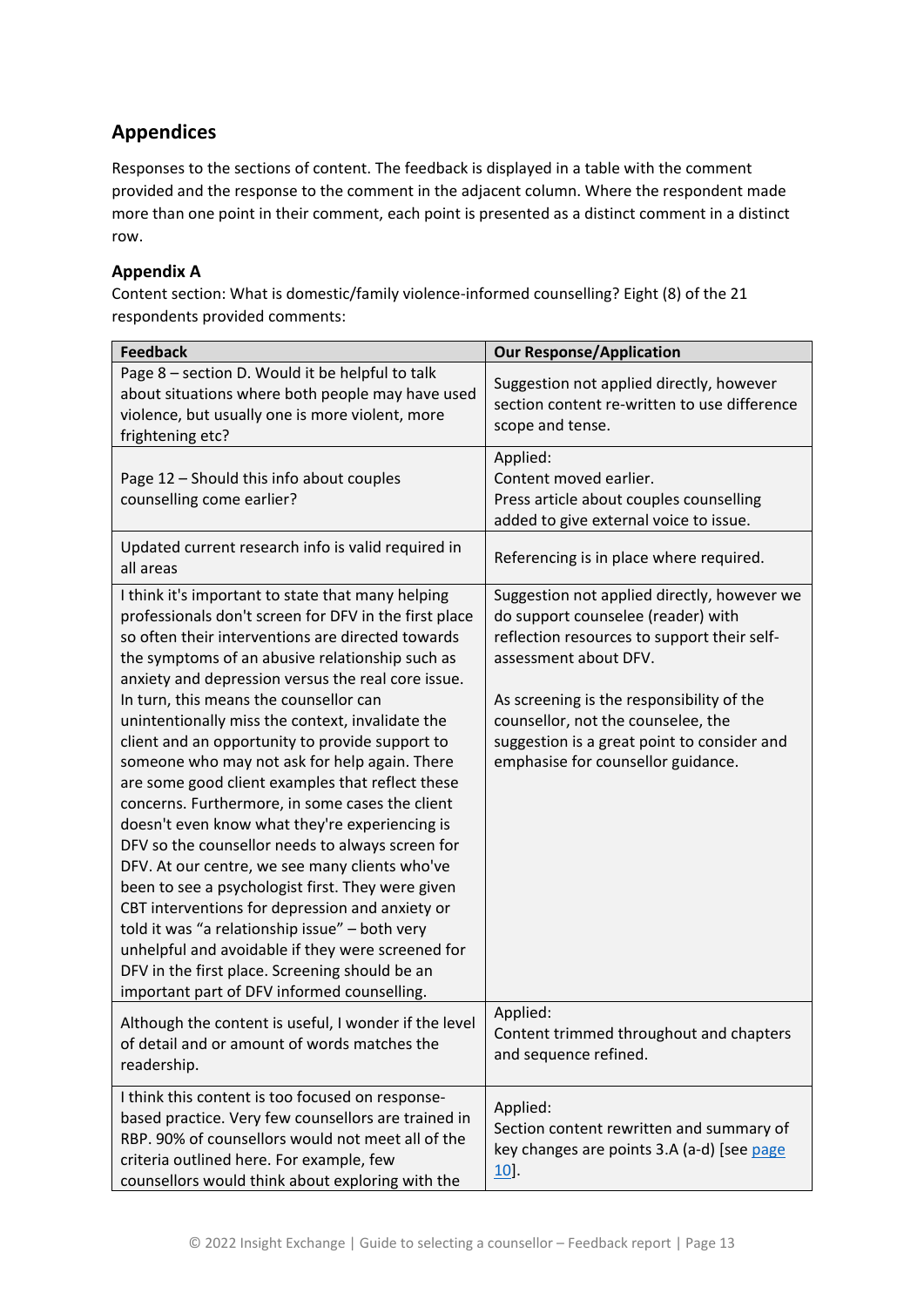| <b>Feedback</b>                                         | <b>Our Response/Application</b>             |
|---------------------------------------------------------|---------------------------------------------|
| victim-survivor how the perpetrator suppresses          | Reflective questions amplified points 3.    |
| her resistance  maybe I am being too pessimistic        | $(a-d)$ [see page 10].                      |
| here. I just think the bar is set a bit too high in     |                                             |
| terms of what DFV-informed counselling means.           |                                             |
| Some of the criteria here are essential. But taken      |                                             |
| as a whole, it feels like this section is saying in     |                                             |
| effect 'if the counsellor isn't informed by the         |                                             |
| principles and practices that IE focuses on, then it's  |                                             |
| not DFV informed, and you consider very carefully       |                                             |
| about whether to keep seeing that counsellor'. This     |                                             |
| is tricky, because these principles also of course      |                                             |
| come from the lived experience stories. But the         |                                             |
| language used to make sense of these lived              |                                             |
| experience stories comes at how RBP ideas               |                                             |
| interface with these experiences. I don't think         |                                             |
| there needs to be too much peeling back here of         |                                             |
| the criteria. But I feel for this guide it could be     |                                             |
| useful to ask sensitive skilled practitioners who       |                                             |
| have not been exposed to IE's resources or to RBP       |                                             |
| what their criteria would be for victim-survivors to    |                                             |
| look for in a DFV-informed counsellor, and for this     |                                             |
| guide to be influenced by perspectives outside of       |                                             |
| RPB. For example, the list on page 30 in the left       |                                             |
| hand column is really pertinent to the whole issue      |                                             |
| of whether the counselling is DFV informed - I          |                                             |
| think this type of list, even though it doesn't come    |                                             |
| specifically from RBP, is just as important as criteria |                                             |
| arising specifically from RBP. Similarly, the dot       |                                             |
| point list on the left hand column page 33. This is     |                                             |
| influenced by RBP ideas, but doesn't feel as though     |                                             |
| it's focused too tightly within RBP - it's again a bit  |                                             |
| more of a 'general' list that's still RBP informed to a |                                             |
| moderate extent, but is also applicable for other       |                                             |
| counselling orientations/for practitioners who          |                                             |
| have not been exposed to RBP ideas.                     |                                             |
| Response based work is becoming more known              | Applied:                                    |
| however in the counsellor community it is not           | See response above.                         |
| hugely held knowledge however important to have         |                                             |
| in the guide so that the uptake occurs in the           |                                             |
| counselling workforce. Use of appropriate               |                                             |
| language and messaging is important and well            |                                             |
| done in this document.                                  |                                             |
| Being someone who has never sought counselling I        | Applied:                                    |
| found it useful to know/understand that I am in a       | Valued content retained.                    |
| position to question the counsellor on their skills     | Added to page 11 social responses of        |
| and knowledge of DV.                                    | violence-informed counsellor include asking |
| Pg. 11 - Social Responders. I believe will be very      | about institutional responses.              |
| useful for victims who haven't had the opportunity      |                                             |
| to talk about their abuse or disclose to anyone,        |                                             |
| having an understanding that social responders          |                                             |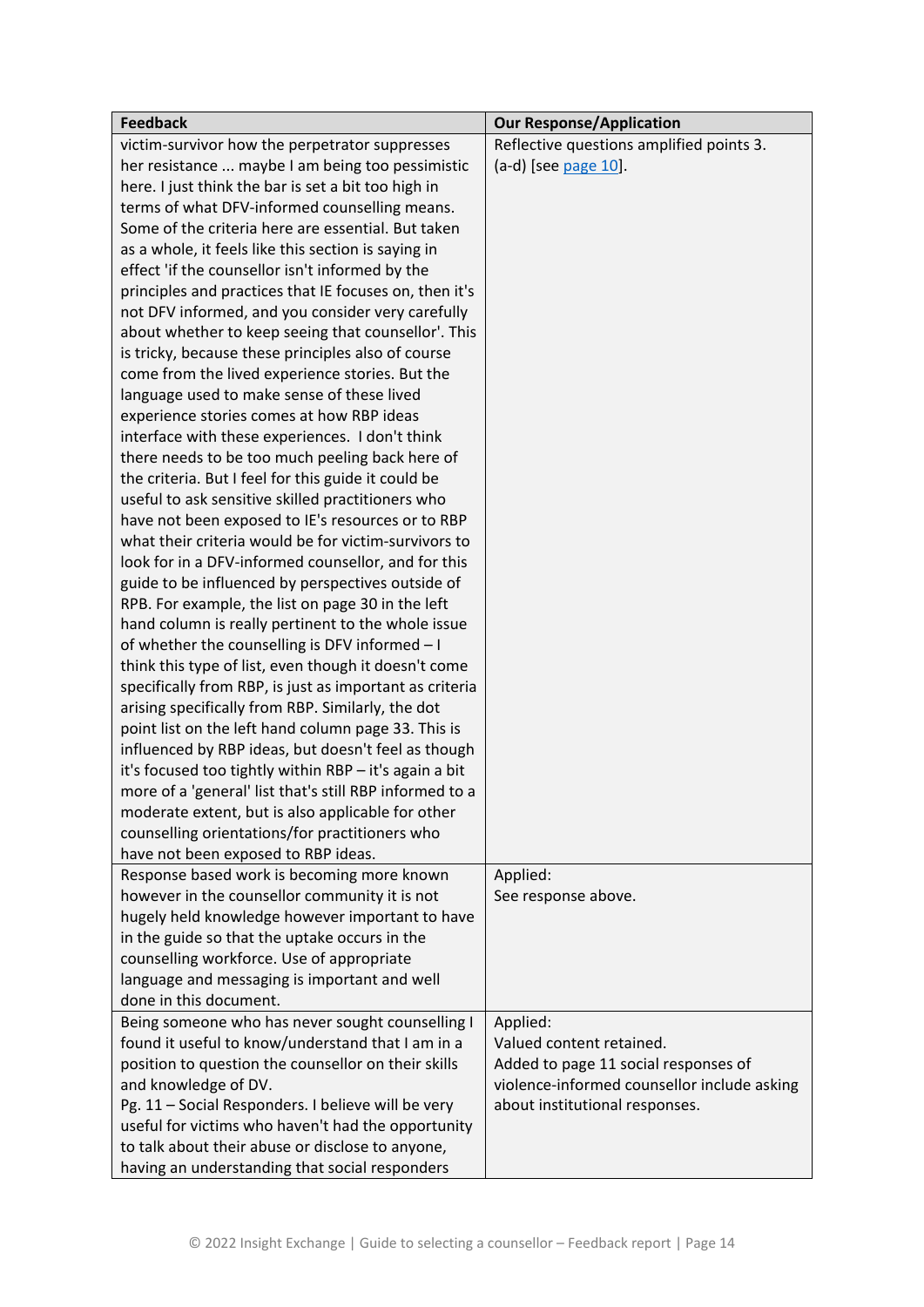| <b>Feedback</b>                                                                                                                                                                                                                                                                                                                                                                                                                                                                                                                                                                                                                                              | <b>Our Response/Application</b>                                                                                                                     |
|--------------------------------------------------------------------------------------------------------------------------------------------------------------------------------------------------------------------------------------------------------------------------------------------------------------------------------------------------------------------------------------------------------------------------------------------------------------------------------------------------------------------------------------------------------------------------------------------------------------------------------------------------------------|-----------------------------------------------------------------------------------------------------------------------------------------------------|
| heavily impact their thoughts about what is going<br>is usually a 'lightbulb" moment.<br>Pg. 12 - Couples Counselling - Questions related to<br>how they would feel if their partner was in the<br>room are very helpful. I believe some would go to<br>couples counselling but not be able to be honest<br>meaning they never get the proper counselling<br>they need and it's just another tool of control for<br>the perpetrator.                                                                                                                                                                                                                         |                                                                                                                                                     |
| These are really complex questions for someone<br>considering counselling. A reader may not be able<br>to answer these questions and it could be a big<br>deterrent to seeking help if they don't know the<br>answers to these. While it also talks about<br>upholding dignity, safety and resistance, a lot of<br>survivors of domestic violence don't see<br>themselves as doing this.<br>I do appreciate that there is an explanation<br>underneath about how it can feel unclear (p7) but<br>given resistance is the theme it actually takes time<br>for this to be internalised. i.e. 'I'm not coping', 'I<br>never feel safe', 'I just let it happen'. | Applied:<br>Introductory text has been refined.<br>Section content rewritten and summary of<br>key changes are points 3.A (a-d) [see page<br>$10$ . |
| Rather than referring to agency and careful<br>choices, it could be as simple as 'recognising that<br>violence is a choice' or that 'losing control is a<br>myth'.                                                                                                                                                                                                                                                                                                                                                                                                                                                                                           | Applied:<br>Section content rewritten and summary of<br>key changes are points 3.A (a-d) [see page<br>$10$ .                                        |
| It's helpful to recognise that abuse usually has a<br>cycle or a pattern, however it talks about<br>resistance again, and also in bold says 'clarify who<br>is responsible' - what if this phrase was dropped<br>completely?                                                                                                                                                                                                                                                                                                                                                                                                                                 | Applied:<br>Section content rewritten and summary of<br>key changes are points 3.A (a-d) [see page<br>10                                            |
| Rather than 'unilateral' and 'minimising self-<br>blame', a simple reframe could be 'It's between<br>people but not a mutual act. This is not your fault.'<br>Minimising self-blame comes across as a clinical<br>statement to me. It's not your fault could be in<br>bold.                                                                                                                                                                                                                                                                                                                                                                                  | Applied:<br>Section content rewritten and summary of<br>key changes are points 3.A (a-d) [see page<br>$10$ .                                        |
| While I can appreciate the reference of social<br>responders and the explanation below, this term<br>comes across as a little confusing to me; while in<br>the scheme of things it comes across as a minor<br>complaint, when people are looking at resources<br>like these it can be quite overwhelming.                                                                                                                                                                                                                                                                                                                                                    | Applied:<br>Section content rewritten and summary of<br>key changes are points 3.A (a-d) [see page<br>$10$ .                                        |
| Appreciate the note about couples counselling.<br>This has been brought to my attention frequently<br>for couples in DV relationships. I also appreciate<br>the note around 'fixing', the questions, and the dot<br>points.                                                                                                                                                                                                                                                                                                                                                                                                                                  | No change requested/specified.                                                                                                                      |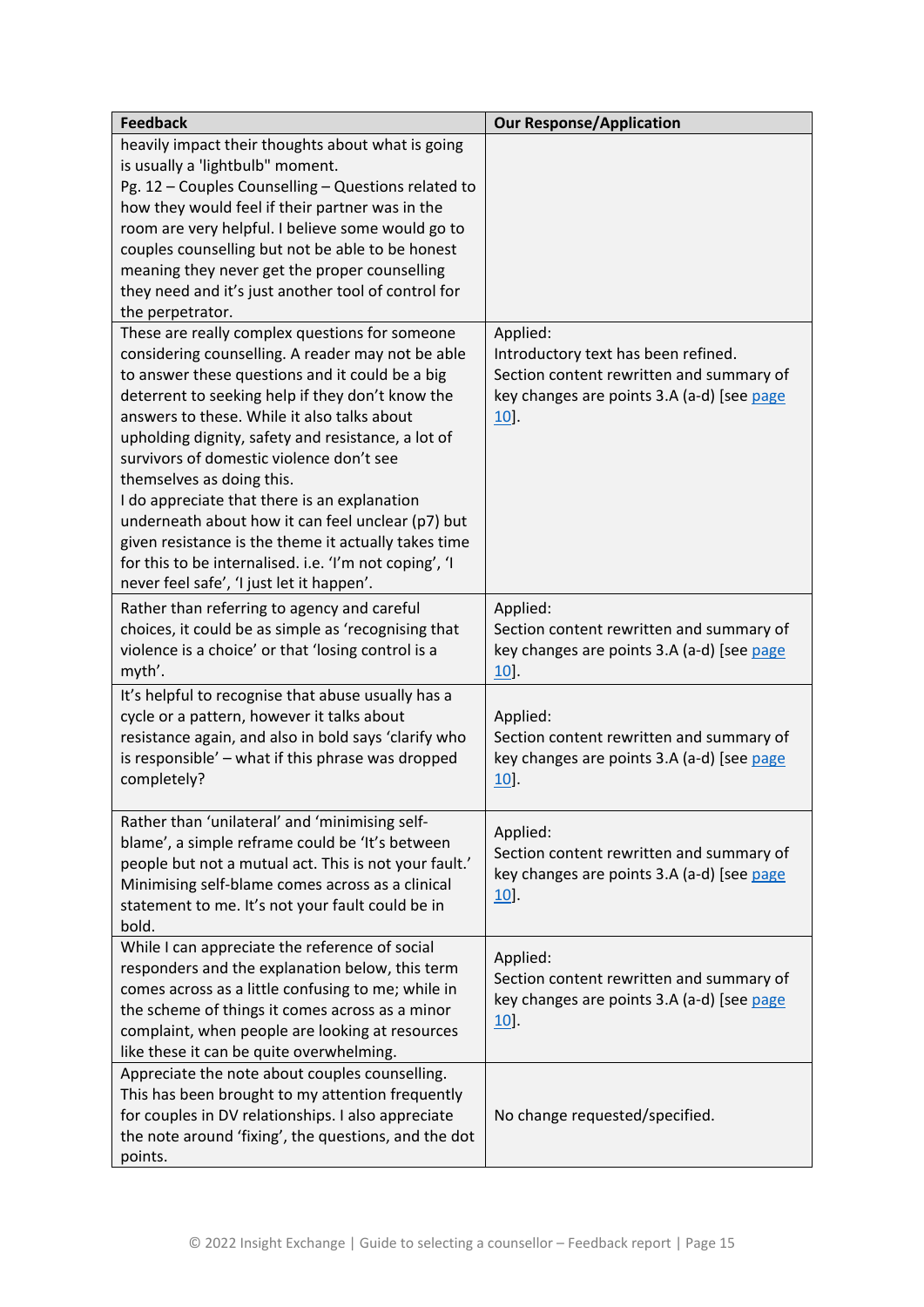| <b>Feedback</b>                                                                                                                                                                                                                                                   | <b>Our Response/Application</b>                                                                                                                                                                                                                      |
|-------------------------------------------------------------------------------------------------------------------------------------------------------------------------------------------------------------------------------------------------------------------|------------------------------------------------------------------------------------------------------------------------------------------------------------------------------------------------------------------------------------------------------|
| I haven't seen this resource anywhere and yet it<br>feels very important to read.                                                                                                                                                                                 | No change requested/specified.                                                                                                                                                                                                                       |
| With p15 around how the person using violence<br>might get in the way of counselling. I wonder if it's<br>also useful to note the possibility of checking bank<br>statements, medical records (with GPs), or<br>listening in if the survivor is using telehealth. | Suggestion not applied:<br>Billing is addressed in Safety page.<br>Applied:<br>They may try to obtain your medical records<br>from the GP or try to listen in (directly or<br>through other devices) to your telehealth<br>(or equivalent) sessions. |

### <span id="page-15-0"></span>**Appendix B**

Content section: Tips on deciding on a counsellor. Three (3) of the 21 respondents provided comments:

| <b>Feedback</b>                                                                                                                                                                                                                                                                                                                                   | <b>Our Response/Application</b>                                                                                                                                                                                                               |
|---------------------------------------------------------------------------------------------------------------------------------------------------------------------------------------------------------------------------------------------------------------------------------------------------------------------------------------------------|-----------------------------------------------------------------------------------------------------------------------------------------------------------------------------------------------------------------------------------------------|
| Page 17 - include brief comment on what to do if<br>you think the code has been breached - or cross<br>reference to section about complaints (page 33).                                                                                                                                                                                           | Applied:<br>If you think the code of practice has been<br>breached, you can make a complaint - see<br>p15                                                                                                                                     |
| Telehealth services may aid people living in<br>regional/rural areas.                                                                                                                                                                                                                                                                             | Applied:<br>Reference to phone and online options was<br>in place. Telehealth (or equivalent) now<br>added as a specific example.                                                                                                             |
| This is great content! I wonder if the safely<br>contacting me page (p.25) should go earlier in this<br>section, to prioritise it?                                                                                                                                                                                                                | Applied:<br>Content moved forward into dedicated<br>section 'Supporting Safety'.                                                                                                                                                              |
| Particularly like phrasing of 'whatever you feel safe<br>and feel comfortable with' and 'understand a bit<br>about your world'.                                                                                                                                                                                                                   | No change requested/specified.                                                                                                                                                                                                                |
| The categories on physical access, regional/rural,<br>sexual identity and gender diversity and<br>interpreter are brilliant. I've never seen this before<br>and yet it's incredibly valuable information.                                                                                                                                         | No change requested/specified.                                                                                                                                                                                                                |
| Sexual identity and gender diversity: while these<br>are great questions, they are definitely complex. I<br>wonder if instead there could be questions such as<br>What education have you received about my<br>identities? What's your experience working with<br>LGBTQIA+ individuals?                                                           | Applied:<br>These two questions have been added. The<br>original questions are retained. Readers can<br>use what resonates and is most useful to<br>them.                                                                                     |
| Not sure what it means where it says, 'If the<br>counsellor is are concerned', if this was intentional<br>$(p24)$ .<br>I'm curious if it's worth clarifying confidentiality in<br>more detail, as while this is correct, people who<br>see counsellors while in a DV relationship are often<br>unsafe anyway. A big deterrent for seeing help can | Applied:<br>We have not defined confidentiality but<br>retained the statement that the counsellor<br>should clarify (also stated again in the 'first<br>session' section.<br>Statement added to indicate there is not<br>one rule everywhere: |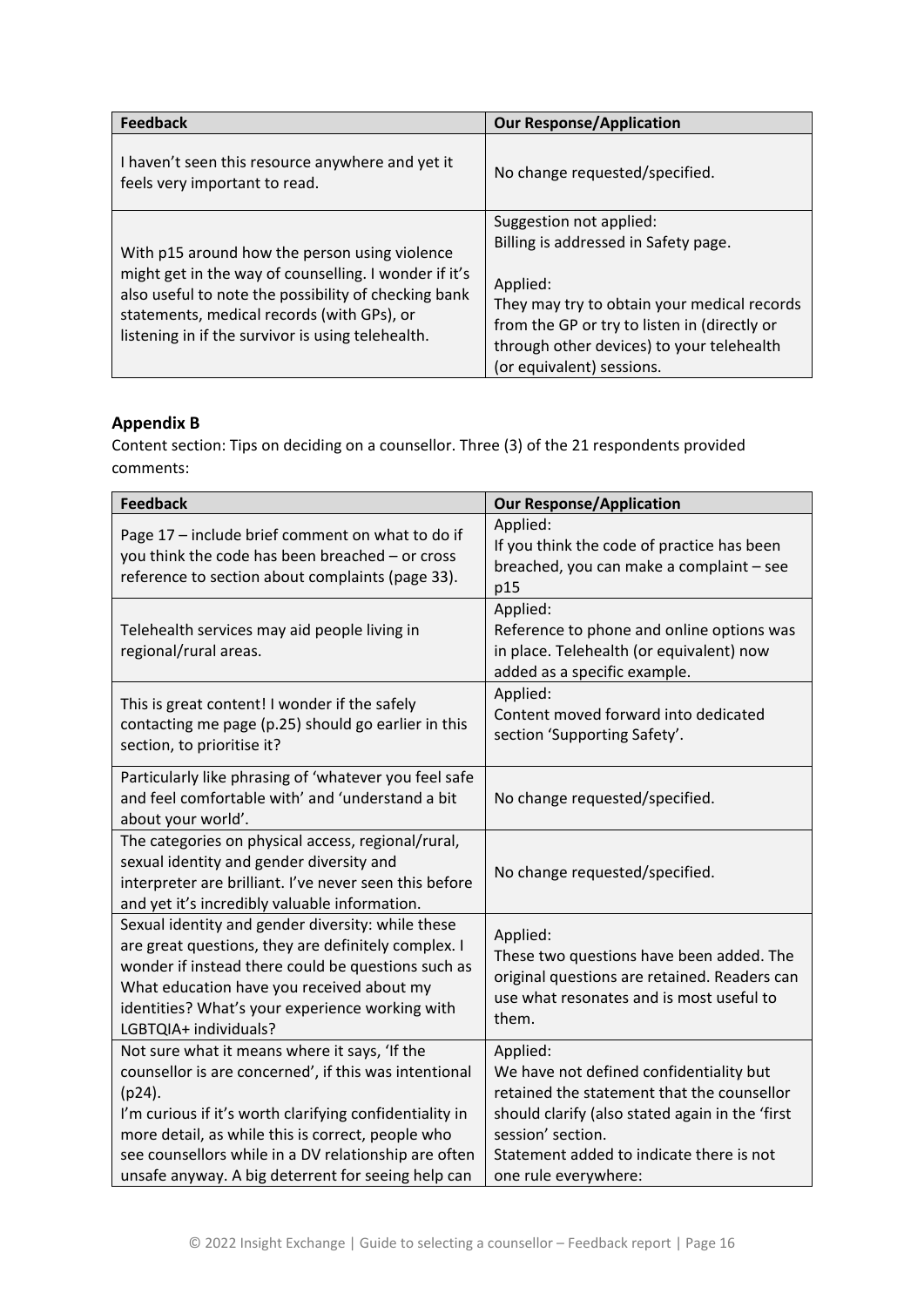| <b>Feedback</b>                                                                                                                                        | <b>Our Response/Application</b>                                                                                                                                                                                                                                                                 |
|--------------------------------------------------------------------------------------------------------------------------------------------------------|-------------------------------------------------------------------------------------------------------------------------------------------------------------------------------------------------------------------------------------------------------------------------------------------------|
| also be 'they'll tell someone' or concerns about<br>their therapist breaking confidentiality even if it is<br>not the case.                            | Applied:<br>The counsellor should clarify confidentiality,<br>which may vary depending on the state or<br>territory you live in, and the type of service<br>or arrangement you've chosen. You can ask<br>about this before you decide to start<br>sessions, and at any time in sessions.        |
| In the options/affordability page it might be worth<br>defining the terms between a counsellor,<br>psychologist or social worker.                      | Suggestion not applied:<br>Roles and qualifications are not always<br>distinct or under distinct fee structures.<br>The different roles (by title only) are<br>introduced at the front of the resource - the<br>same role might have different functions<br>within different services/programs. |
| A health care/concession card and private health<br>can also assist with covering costs.                                                               | Applied:<br>A healthcare card, concession card and/or<br>private health insurance may also assist you<br>with covering costs.                                                                                                                                                                   |
| Potentially nit-picking here, but although I<br>appreciate the different colours, I would prefer not<br>choosing red; peach would be warmer.           | Resolved through overall change in design<br>aesthetic.                                                                                                                                                                                                                                         |
| Touching on suitable methods of contact is<br>excellent (specifically mentioning things such as<br>billing!); although you've written 'may send post'. | No change requested/specified.                                                                                                                                                                                                                                                                  |

### <span id="page-16-0"></span>**Appendix C**

Content section: What will happen in the counselling sessions? Seven (7) of the 21 respondents provided comments:

| <b>Feedback</b>                                      | <b>Our Response/Application</b>             |
|------------------------------------------------------|---------------------------------------------|
| Page $30 -$ how does the session start $-$ include a | Applied:                                    |
| comment about outlining how the service              | The counsellor should outline how the       |
| operates, note taking and confidentiality. These     | service operates, and explain note-taking   |
| are important to include and good for the client to  | and confidentiality.                        |
| be aware of.                                         |                                             |
| Page 31 - what do we talk about? include a para      | Applied:                                    |
| on "do I have to talk in detail about what's         | This is addressed in the introduction and   |
| happened?" This often puts people off coming to      | reflective questions.                       |
| counselling as they expect they will spend a lot of  |                                             |
| time revisiting traumatic material. This shouldn't   |                                             |
| be done until later in counselling and only if the   |                                             |
| client wants to.                                     |                                             |
| DFV counsellors will often ask questions about the   | Suggestion not applied:                     |
| safety and wellbeing of the woman & her children     | Mandatory reporter responsibilities already |
| and as far as possible try to empower her to make    | named in the report. Duty of care and       |
| her own decisions. However  sometimes DFV            | support relating to mandatory reporting is  |
| counsellors do formal assessments to determine       | the responsibility of the counsellor to     |
| level of risk of physical harm (e.g., DVSAT) and     | communicate and nuances will vary per       |
| liaise with other services such as WDVCASS to try    | state and territory.                        |
| to maximise safety when a high risk of physical      |                                             |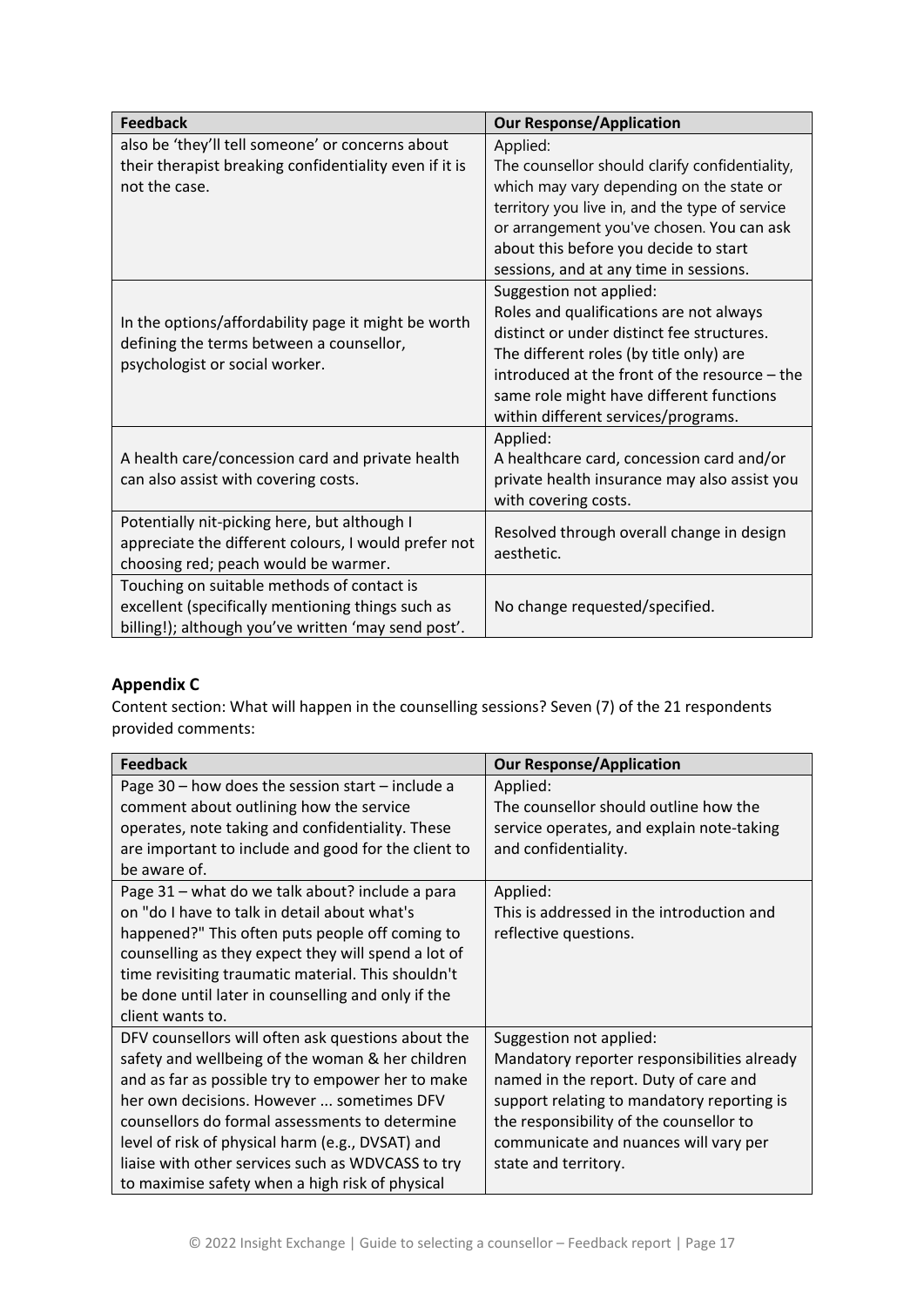| <b>Feedback</b>                                        | <b>Our Response/Application</b>                                                      |
|--------------------------------------------------------|--------------------------------------------------------------------------------------|
| harm is indicated (as per DVSAT). Sometimes DFV        | The guide is about a broad range of                                                  |
| counsellors also have to make child protection         | counsellors not DV counsellors only.                                                 |
| reports and these can have negative impacts on         |                                                                                      |
| the therapeutic relationship. Experienced DFV          | Suggestion applied (in part):                                                        |
| counsellors will communicate with you about the        | Screeners/assessment tools signalled early                                           |
| safety of children/duty of care responsibilities from  | in the resource (see other related                                                   |
| the outset of counselling and discuss their            | feedback).                                                                           |
| concerns in a respectful, transparent way. In the      |                                                                                      |
| instance when a child protection report must be        |                                                                                      |
| done, DFV counsellors will still aim to                |                                                                                      |
| preserve/maintain the therapeutic relationship,        |                                                                                      |
| attend to any rupture, ensure the perpetrator is       |                                                                                      |
| held accountable and continue to support you.          |                                                                                      |
| Information missing: What if the couple arrive to a    | Applied:                                                                             |
| joint counselling session. What will happen? Would     | New content inserted following the couples                                           |
| be helpful to include something in this section        | counselling section.                                                                 |
| about ensuring safety.                                 |                                                                                      |
| I think it's the way the content is deconstructed      | No change requested/specified.                                                       |
| into plain language. No need to source in other        |                                                                                      |
| places.                                                |                                                                                      |
| Very important content. The one thing that strikes     | Applied:                                                                             |
| me, however, is that this section doesn't speak to     | New content early signalling possibility (not                                        |
| the reality that depending on the victim-survivor's    | promise) of screening/assessment tools                                               |
|                                                        |                                                                                      |
| situation, the counsellor might be looking to use a    | being used.<br>Some counsellors may ask about your safety                            |
| formal risk assessment tool during the session -       | and whether you are experiencing violence                                            |
| e.g. might want to ask a number of questions to        | and abuse. Sometimes counsellors use                                                 |
| explore risk, might be focusing on risk assessment     |                                                                                      |
| and risk management. Again this depends on what        | 'screener' or 'assessment' tools with                                                |
| 'counselling' means for this guide, but the reality is | structured questions so that they can<br>understand your situation and safety needs. |
| that some DFV-informed practitioners will be           |                                                                                      |
| aware of their jurisdiction-supported/specific         | The counsellor should explain when they                                              |
| common risk assessment framework/tools and             | are using tools and the purpose of the tools                                         |
| might use them to get a sense of seriousness and       | so that you are aware of what is going on.                                           |
| immanency of risk  I just think this should be         |                                                                                      |
| visible in this section?                               |                                                                                      |
| P.33 of document - "during counselling' - the tips     | Applied:                                                                             |
| for saying something - suggestions are a bit wordy     | Language suggested is used to replace the                                            |
| and may require a level of confidence/courage in       | language in place.                                                                   |
| an unequal professional relationship that the          |                                                                                      |
| person doesn't yet have. I would suggest               |                                                                                      |
| something like "this isn't helpful"  " I am not sure   |                                                                                      |
| why we are talking about this"  " I need a break"      |                                                                                      |
| "can we talk about xxxxx instead". For "ending         |                                                                                      |
| session" I would recommend tips for what to say is     |                                                                                      |
| "I would like to stop now"  "I need to leave"          |                                                                                      |
| "this is not ok for me"                                |                                                                                      |
| P.34/35 - to know if counselling is working section    | Applied:                                                                             |
| I would suggest including that safety is being         | These two bullet points added to existing                                            |
| addressed or that you are experiencing more            | list:                                                                                |
| safety as a result of attending counselling. Safety    | increased safety to talk<br>$\bullet$                                                |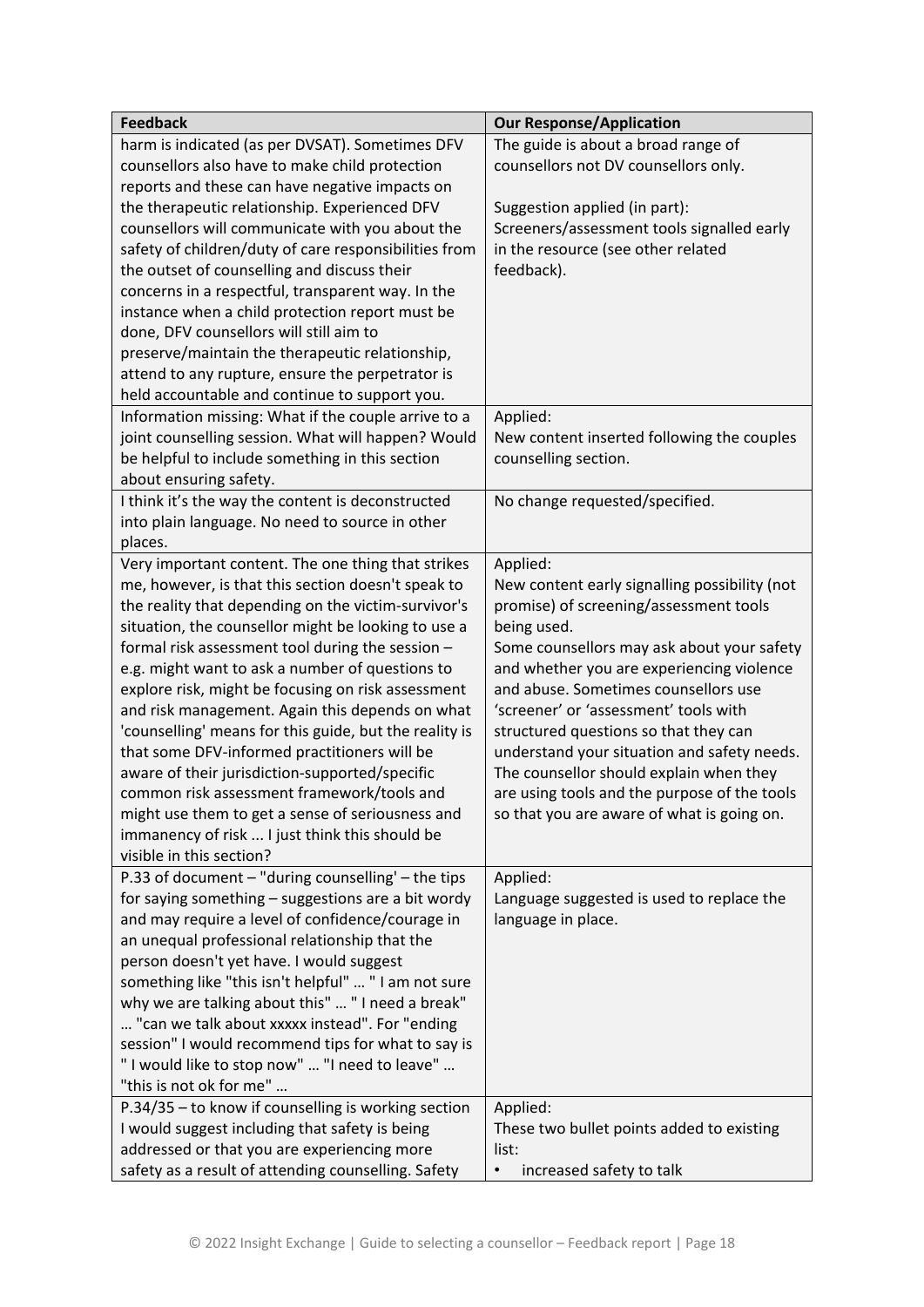| <b>Feedback</b>                                                                                                                                                                  | <b>Our Response/Application</b>                                                                                                                                                                                                                                                                                                                                                                                                                                                                                                                                           |
|----------------------------------------------------------------------------------------------------------------------------------------------------------------------------------|---------------------------------------------------------------------------------------------------------------------------------------------------------------------------------------------------------------------------------------------------------------------------------------------------------------------------------------------------------------------------------------------------------------------------------------------------------------------------------------------------------------------------------------------------------------------------|
| can be emotional, social and physical in these<br>terms.                                                                                                                         | increased sense of safety between<br>$\bullet$<br>sessions (safety can be emotional,<br>social, physical and more).                                                                                                                                                                                                                                                                                                                                                                                                                                                       |
| This section feels the easiest to read and<br>understand, with really useful information. Even<br>the phrase of 'chit chat' is friendlier.                                       | No change requested/specified.                                                                                                                                                                                                                                                                                                                                                                                                                                                                                                                                            |
| Counselling isn't actually time limited (p39),<br>however it is in the case of MHCPs or EAP<br>providers.                                                                        | Applied (in part):<br>Clarification added via generic comment<br>about time limited and non-time limited                                                                                                                                                                                                                                                                                                                                                                                                                                                                  |
|                                                                                                                                                                                  | sessions vary per provider/service.                                                                                                                                                                                                                                                                                                                                                                                                                                                                                                                                       |
| Is it worth having questions such as 'Have you<br>worked with people in abusive relationships<br>before?'                                                                        | Suggestion not applied:<br>We avoid the use of the term 'abusive<br>relationships' because it personifies the<br>relationship and disappears the abuser. We<br>try to say 'partner using abuse' (or<br>something similar to this) to keep the<br>perpetrator of violence in view and<br>minimise inference of mutualisation.<br>Working with people who have or are<br>experiencing violence is not always a proxy<br>for how much the person understands and<br>is informed about violence.<br>Other questions about training and<br>understanding seek to address this. |
| While there is direction around feedback and the<br>option to stop seeing a therapist, there doesn't<br>seem to be reflection on how that might not be the<br>therapist for you. | Suggestion not applied:<br>Option of not the right fit and starting again<br>with someone else are already included.                                                                                                                                                                                                                                                                                                                                                                                                                                                      |

### <span id="page-18-0"></span>**Appendix D**

Content section: After Counselling. Five (5) of the 21 respondents provided comments:

| <b>Feedback</b>                                                                                                                                                     | <b>Our Response/Application</b>                                                                                                                                                                                                                                      |
|---------------------------------------------------------------------------------------------------------------------------------------------------------------------|----------------------------------------------------------------------------------------------------------------------------------------------------------------------------------------------------------------------------------------------------------------------|
| Page 39 - "Do I have to keep going to sessions?"<br>maybe helpful to add a comment about trying<br>again with another counsellor if this one was not a<br>good fit. | Applied:<br>If the counsellor doesn't feel like a 'good fit',<br>you do not have to go back, and you may<br>wish to try again with a different counsellor.<br>It is up to you whether or not you want to<br>provide direct feedback to the counsellor<br>about this. |
| Clients often attend long-term counselling (over 20                                                                                                                 | Applied (in part):                                                                                                                                                                                                                                                   |
| sessions) to heal from DFV. In these cases, they                                                                                                                    | The guide allows for a broad range of                                                                                                                                                                                                                                |
| need adequate time to prepare (minimum of 4                                                                                                                         | counsellors and situations and has not been                                                                                                                                                                                                                          |
| sessions) to end counselling as the therapeutic                                                                                                                     | tailored for a specific scope or length of                                                                                                                                                                                                                           |
| relationship has usually been such a significant,                                                                                                                   | intensity.                                                                                                                                                                                                                                                           |
| supportive relationship during such traumatic                                                                                                                       | The quote has added an open-ended                                                                                                                                                                                                                                    |
| times.                                                                                                                                                              | example without assumptions: 'or I would                                                                                                                                                                                                                             |
| Quote on P39 "I would like next session to be my                                                                                                                    | like to talk about a plan for stopping                                                                                                                                                                                                                               |
| last one" wouldn't be appropriate for long term                                                                                                                     | counselling sessions soon.'                                                                                                                                                                                                                                          |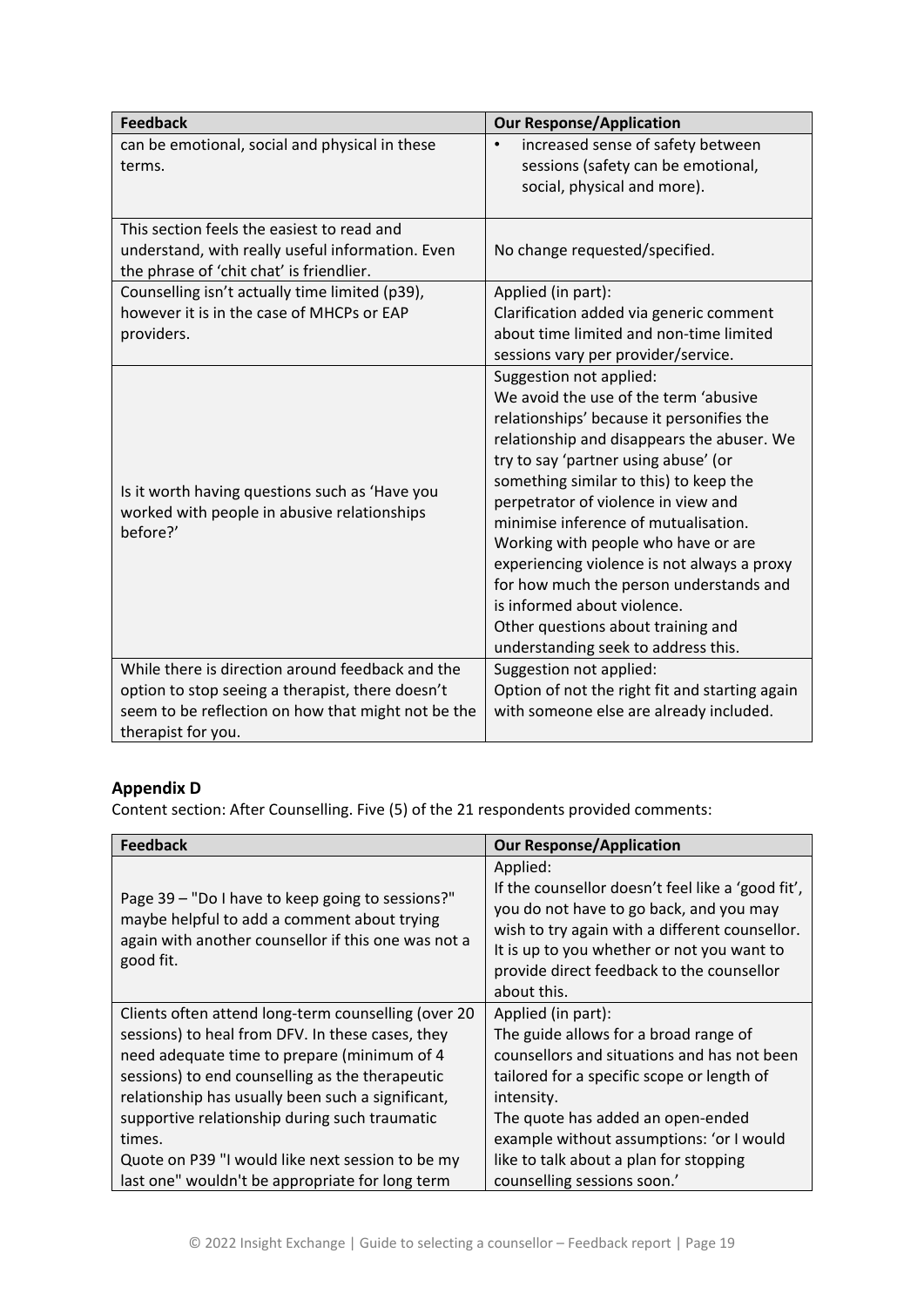| <b>Feedback</b>                                                                                                                                                                                                                                                                                                                                                                                                                                                                                                                                                                                                                                                                                                                                                                                                   | <b>Our Response/Application</b>                                                                                                           |
|-------------------------------------------------------------------------------------------------------------------------------------------------------------------------------------------------------------------------------------------------------------------------------------------------------------------------------------------------------------------------------------------------------------------------------------------------------------------------------------------------------------------------------------------------------------------------------------------------------------------------------------------------------------------------------------------------------------------------------------------------------------------------------------------------------------------|-------------------------------------------------------------------------------------------------------------------------------------------|
| counselling client," but could be fine or short term<br>client (6-10 weeks)                                                                                                                                                                                                                                                                                                                                                                                                                                                                                                                                                                                                                                                                                                                                       |                                                                                                                                           |
| Lots of content  could it be streamlined?                                                                                                                                                                                                                                                                                                                                                                                                                                                                                                                                                                                                                                                                                                                                                                         | Applied:<br>See all changes and streamlining listed on<br>page 10.                                                                        |
| While I think overall this guide might already be a<br>bit too long, I think this section needs more work.<br>For example, it doesn't touch upon the multiple<br>feelings/reactions the victim-survivor might have<br>after the first counselling session, even if the<br>session went well - she might be exhausted after<br>the first session, worried, 20urpriseed about what<br>she has disclosed, relieved, she might need<br>support from a friend to process what she had<br>disclosed and reflected upon  If she has the<br>option depending on the perpetrator's controlling<br>behaviours, it could be good for her to not have to<br>rush off afterwards, to have some time after the<br>first session or two to take things a bit easy in case<br>there is a big impact  if she has options to do so. | Applied:<br>Tips between sessions inserted with more<br>nuance around what might happen in and<br>between any session not just the first. |
| Really useful in how to end the counselling, as I<br>have sessions with Victim Services I feel pressured<br>to use them all up with the current counsellor but<br>now I know I can pause and can potentially wait for<br>a counsellor I wanted to see but was booked out<br>for 6 months.                                                                                                                                                                                                                                                                                                                                                                                                                                                                                                                         | No change requested/specified.                                                                                                            |

## <span id="page-19-0"></span>**Appendix E**

Content section: Counsellors Kit. Six (6) of the 21 respondents provided comments:

| <b>Feedback</b>                                                         | <b>Our Response/Application</b>            |
|-------------------------------------------------------------------------|--------------------------------------------|
|                                                                         | Applied:                                   |
| Page 42 - "sexualised violence" is used again - see                     | Section removed from resource (see page    |
| my earlier comment.                                                     | <u>10</u> ).                               |
|                                                                         |                                            |
| Page 51 - there are a lot of useful factsheets and                      | Applied (in part):                         |
| written info/videos on the 1800 Respect website                         | 1800 already in Support Services Directory |
| and Our Watch YouTube channel. Also for NZ - on                         | Directory trimmed back now that Counsellor |
| the NZ Ministry of Justice YouTube channel.                             | Kit excluded.                              |
| I wonder if pg 42 should be at the start – lead with<br>the definition. | Applied:                                   |
|                                                                         | Content moved forward to earlier in        |
|                                                                         | resource.                                  |
| Really accessible and useful for the market.                            | Applied:                                   |
| Prompts self-examination for counsellors to ensure                      | Section removed from resource (see page    |
| ethical considerations intact.                                          | $10$ .                                     |
| I suggest deleting this section. The guide is already                   | Applied:                                   |
| quite long, and my feeling is that I don't think the                    | Section removed from resource (see page    |
| guide can both speak to victim-survivors and to                         | $10$ ).                                    |
| counsellors. The Counsellors Kit really only                            |                                            |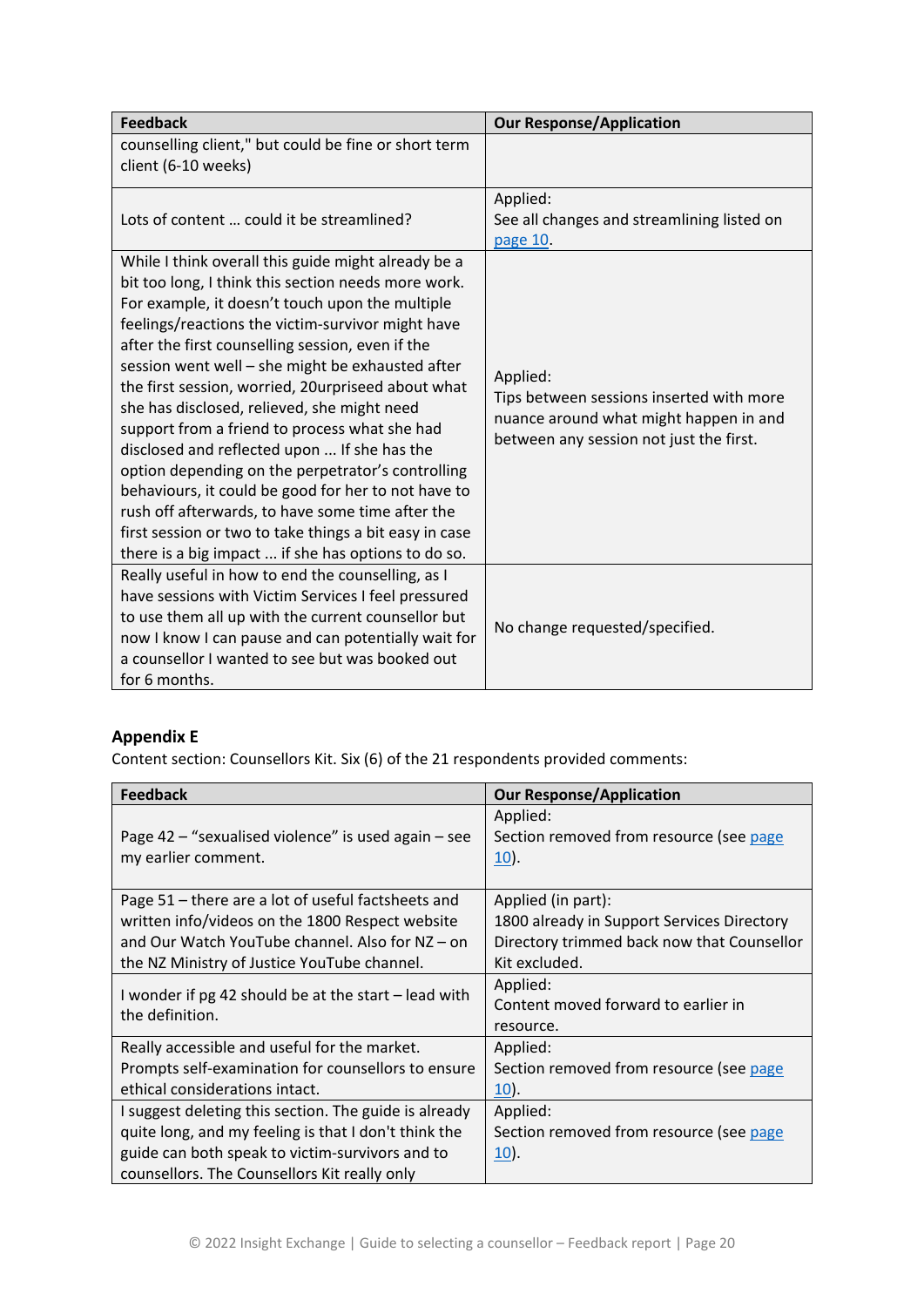| <b>Feedback</b>                                        | <b>Our Response/Application</b>         |
|--------------------------------------------------------|-----------------------------------------|
| signposts to some things, it doesn't really seem like  |                                         |
| a kit, it's more of a collection of some signposts,    |                                         |
| and needs more detail in its own separate guide.       |                                         |
| This kit is great. Widely used by people of all levels | Applied:                                |
| of experience as a counsellor. Love the content on     | Section removed from resource (see page |
| contextual analysis and language matters and red       | $10$ .                                  |
| flags. I would consider using a variety of pictures    |                                         |
| for red flags not necessarily only ones associated     |                                         |
| with water. Mix it up a bit.                           |                                         |
| Deb's story on p44 I think would be more effective     | Applied:                                |
| if it was within the general guide to selecting a      | Content moved forward to earlier in     |
| counsellor, not the reading specifically for           | resource.                               |
| counsellors.                                           |                                         |
| Not sure if this is the case or not but the Counsellor | Applied:                                |
| Kit needs to be separate to the Guide to selecting a   | Section removed from resource (see page |
| counsellor, because the reader may be                  | $10$ .                                  |
| overwhelmed by this extra information.                 |                                         |

# <span id="page-20-0"></span>**Appendix F**

Other reflections or comments:

| <b>Feedback</b>                                      | <b>Our Response/Application</b>               |
|------------------------------------------------------|-----------------------------------------------|
| Also, why is the section called - What is domestic   | Applied:                                      |
| and family violence? as far in as page 42?           | Content moved forward to earlier in           |
|                                                      | resource.                                     |
| A great, practical resource.                         |                                               |
| Layout of Q and A with so much suggested script      | No change requested/specified.                |
| very helpful and accessible. Great way to normalise  |                                               |
| peoples' experience.                                 |                                               |
| Amazing job. Really comprehensive. I would have      |                                               |
| liked more time to go through it more slowly and     |                                               |
| carefully but I have done as much as I can           | No change requested/specified.                |
| according to my work/time limit.                     |                                               |
| Trauma informed principles - trust, safety,          |                                               |
| empowerment, choice, collaboration are all at the    |                                               |
| very heart of DFV informed counselling practice.     |                                               |
|                                                      | Applied (in part):                            |
| Many of us have had a bad experience with a          | Language such as 'you may want to             |
| doctor, mechanic, sales person or counsellor.        | consider' rather than 'not giving up' used to |
| Choosing to see a counsellor is a big step for many, | keep a gentle invite open and to not          |
| but it is important to not give up if one of your    | invalidate people who may not ever want to    |
| experiences was bad.                                 | return to any counselling.                    |
| The document is quite long, in our fast paced        | Applied:                                      |
| world, would people have the attention to read it    | See all changes and streamlining listed on    |
| through from start to finish? could you add links to | page 10.                                      |
| a video/YouTube resource library where people        |                                               |
| can listen/watch segments?                           |                                               |
| Links helpful and necessary for explanation and      | No change requested/specified.                |
| further understanding                                |                                               |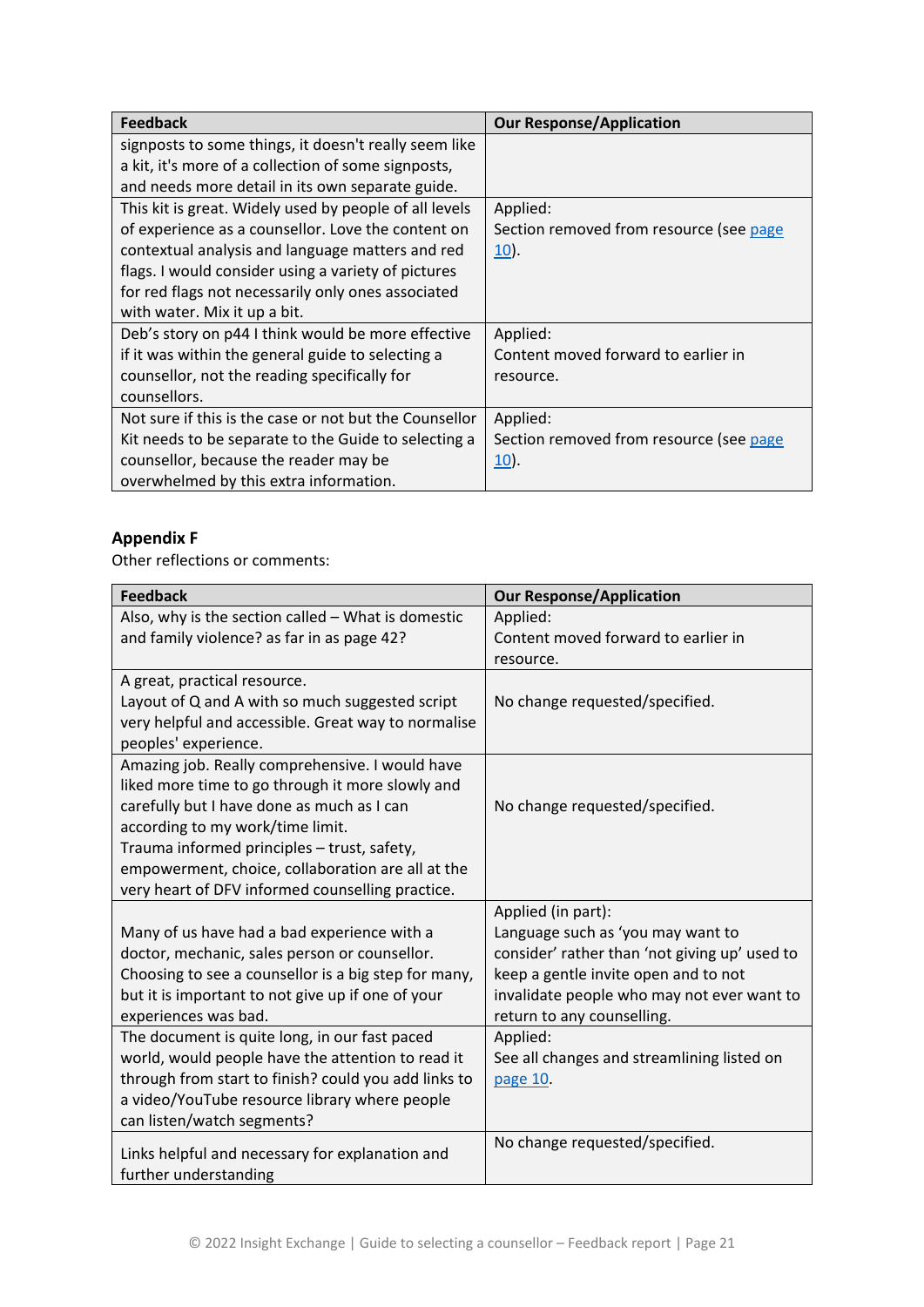| <b>Feedback</b>                                                                                       | <b>Our Response/Application</b>             |
|-------------------------------------------------------------------------------------------------------|---------------------------------------------|
| The quotes of what people have experienced in a                                                       | No change requested/specified.              |
| negative way are really useful as a check in for                                                      |                                             |
| counsellors who may have working in the DV field                                                      |                                             |
| for a long time.                                                                                      |                                             |
| p.3 Reading down the page - although it's a very                                                      | Applied:                                    |
| important list - the impact of reading down the                                                       | See all changes and streamlining listed on  |
| page can perhaps make it seem as though that                                                          | page 10 this includes tone setting          |
| seeking counselling is too risky, that given the long                                                 | adjustments.                                |
| list of things that might 'go wrong', that it's not                                                   |                                             |
| worth the risk  I just wonder if it's off-putting,                                                    |                                             |
| given that by the time the reader gets to the end of                                                  |                                             |
| page they/she has read a lot of things that could go                                                  |                                             |
| wrong in the counselling, compared to very little                                                     |                                             |
| text about the possible benefits of seeking                                                           |                                             |
| counselling.                                                                                          |                                             |
| p.6 The quote from Melissa can be read as "Phew, I                                                    |                                             |
| didn't need to explain everything to the counsellor,                                                  | Applied:                                    |
| she saw straight away some of the patterns of his                                                     | Additional lead in sentence from Melissa's  |
| behaviour that I know all so well, I didn't need to                                                   | narrative now included, which resolves      |
| explain everything" or "Wow, the counsellor                                                           | clearer context and intent of the quote.    |
| helped me to see patterns that I just couldn't see,                                                   |                                             |
| she pointed out things to me that make so much                                                        |                                             |
| sense to me now." These are two very different<br>interpretations of this quote, and I wonder if it's |                                             |
| clear that the quote is meant to convey the first of                                                  |                                             |
| these interpretations, and not the second? (which                                                     |                                             |
| is my guess as what you are hoping for with this                                                      |                                             |
| quote).                                                                                               |                                             |
| p. 8 "Violence is social and interactional - it occurs                                                |                                             |
| between people in a specific situation or                                                             | Applied:                                    |
| 'context.'" I don't think this is useful. I know you                                                  | See all changes and streamlining listed on  |
| have the big disclaimer in the next column that this                                                  | page 10 this includes tone, tense and text  |
| doesn't mean mutual responsibility, but this                                                          | adjustments.                                |
| statement can still be read in many ways, some of                                                     |                                             |
| which contradict other messages in the resource. It                                                   |                                             |
| feels like practitioner speak.                                                                        |                                             |
| p.13 - If a counsellor suggests this, then it's 99%                                                   |                                             |
| likely that the counsellor is not DFV informed and                                                    | Applied:                                    |
| is not an appropriate/safe practitioner to be doing                                                   | The page on couples counselling has been    |
| this work. I know that you are looking to support                                                     | refined and further validated with external |
| victim-survivors to make their own choices rather                                                     | article naming the problem of assumptions   |
| than to provide definitive advice, but I also think                                                   | of referrers and power imbalance            |
| there's a responsibility to 'tell it as it is' $-$ if the                                             | undermining safety.                         |
| counsellor suggests that her partner should come                                                      |                                             |
| in for a few sessions, then the counsellor isn't a                                                    |                                             |
| good option.                                                                                          |                                             |
| p.16 While my early comments about my fear that                                                       |                                             |
| page three might frighten readers off from                                                            |                                             |
| pursuing counselling, the type of lived experienced                                                   | No change requested/specified.              |
| on page 16 is vital in my view, as it gives concrete                                                  |                                             |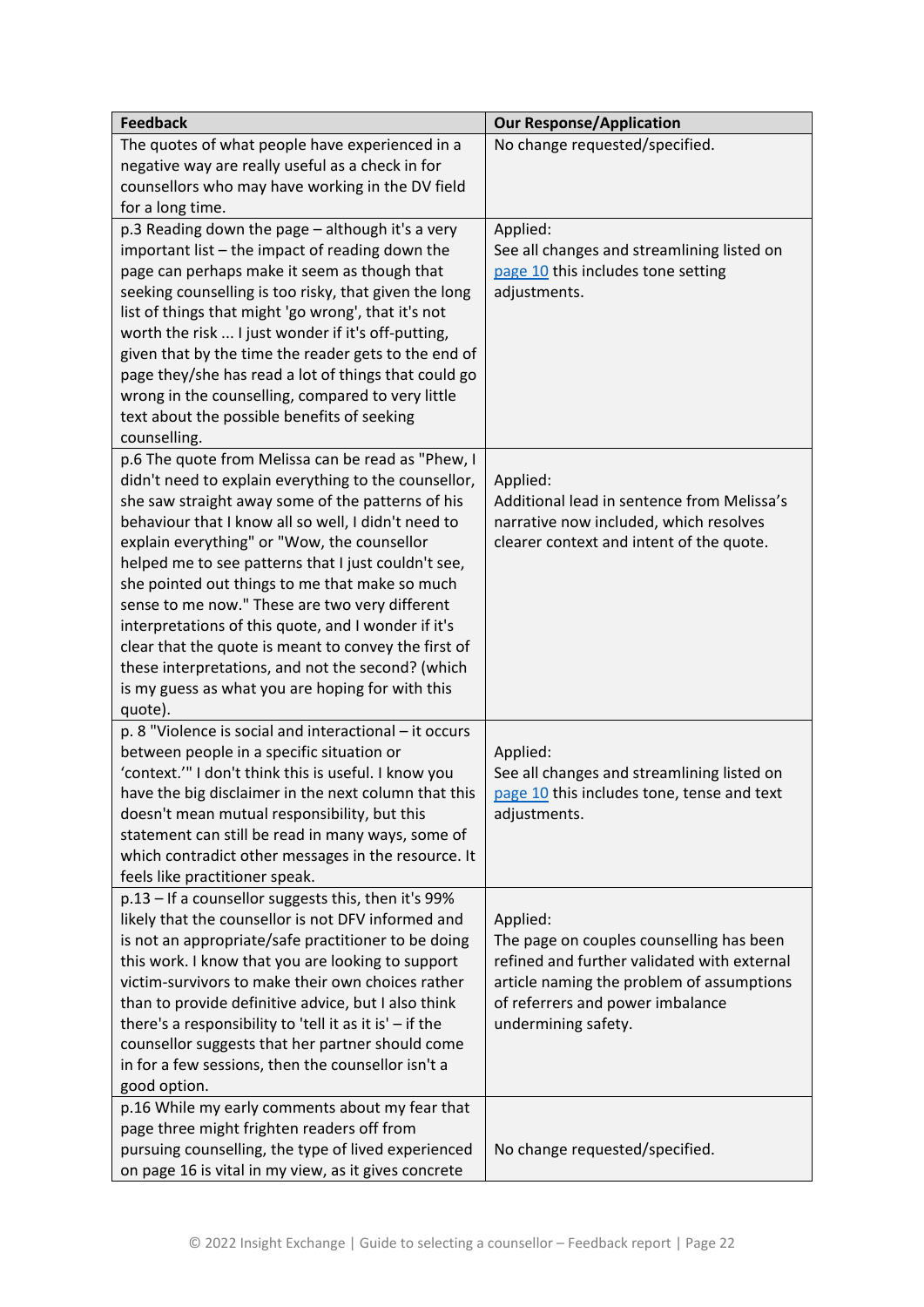| <b>Feedback</b>                                                                                                                                                                      | <b>Our Response/Application</b>                                                                                                                                                                                                  |
|--------------------------------------------------------------------------------------------------------------------------------------------------------------------------------------|----------------------------------------------------------------------------------------------------------------------------------------------------------------------------------------------------------------------------------|
| examples and 'permission' for the victim-survivor<br>to take the huge step of sacking their counsellor.                                                                              |                                                                                                                                                                                                                                  |
| Victim-survivors are in position of such little power                                                                                                                                |                                                                                                                                                                                                                                  |
| in the counselling relationship, that vignettes like                                                                                                                                 |                                                                                                                                                                                                                                  |
| this that demonstrate victim-survivors taking the                                                                                                                                    |                                                                                                                                                                                                                                  |
| step to end a counselling relationship are so                                                                                                                                        |                                                                                                                                                                                                                                  |
| important, to say that this is ok to do.                                                                                                                                             |                                                                                                                                                                                                                                  |
| Well done! Great resource.                                                                                                                                                           | No change requested/specified.                                                                                                                                                                                                   |
| Are we assuming that people know what Domestic<br>and Family Violence is and what that looks like?                                                                                   | Applied:<br>The What is DFV? Content is brought<br>forward to be earlier in the resource and<br>not assumed to be known. Early inclusion<br>supports reflection and extra support<br>included about My Safety Kit and My Dignity |
|                                                                                                                                                                                      | to extend invite for reflection.                                                                                                                                                                                                 |
| Hyperlinks are great however if this resource is<br>printed it might be worth including a written link. I                                                                            | Applied:<br>Hyperlink and full URL supplied.                                                                                                                                                                                     |
| know that printing a resource wasn't the intention,                                                                                                                                  | Specific static QR codes inserted.                                                                                                                                                                                               |
| but I was thinking of accessibility here as not                                                                                                                                      | Colour-contrast issues addressed.                                                                                                                                                                                                |
| everyone has the capacity or safety to be reading                                                                                                                                    |                                                                                                                                                                                                                                  |
| this resource and may have a hard copy instead.                                                                                                                                      |                                                                                                                                                                                                                                  |
| Unfortunately, this also means that some use of<br>colour will make it difficult to read, but something                                                                              |                                                                                                                                                                                                                                  |
| to consider.                                                                                                                                                                         |                                                                                                                                                                                                                                  |
| There are certain phrases that are confusing/hard                                                                                                                                    |                                                                                                                                                                                                                                  |
| to understand:                                                                                                                                                                       |                                                                                                                                                                                                                                  |
| 'this understanding apply at an individual<br>level of counselling (p22)', what it means<br>to plan/develop or review a counselling<br>service<br>'administrative and organisational | Applied:<br>All 6 bullet points in feedback addressed by<br>refinement or replacement. See all changes<br>and streamlining listed on page 10 this<br>includes refinement of text and tense.                                      |
| pressure' (p35)<br>'selecting a counsellor is contextual' (p39)<br>sequence of content (p5)                                                                                          |                                                                                                                                                                                                                                  |
| 'draw out agency'                                                                                                                                                                    |                                                                                                                                                                                                                                  |
| 'unilateral', social and cultural context<br>(p10)                                                                                                                                   |                                                                                                                                                                                                                                  |
| The questions are excellent and empowering. I                                                                                                                                        | Applied:                                                                                                                                                                                                                         |
| think it would be helpful to have this spaced out in                                                                                                                                 | See all changes and streamlining listed on                                                                                                                                                                                       |
| the same way you've spaced out the reflective                                                                                                                                        | page 10 this includes tone setting                                                                                                                                                                                               |
| questions on p30, or alternatively ticks rather than                                                                                                                                 | adjustments and amplified reflective                                                                                                                                                                                             |
| dots as bullet points like you've done on p23.                                                                                                                                       | questions.                                                                                                                                                                                                                       |